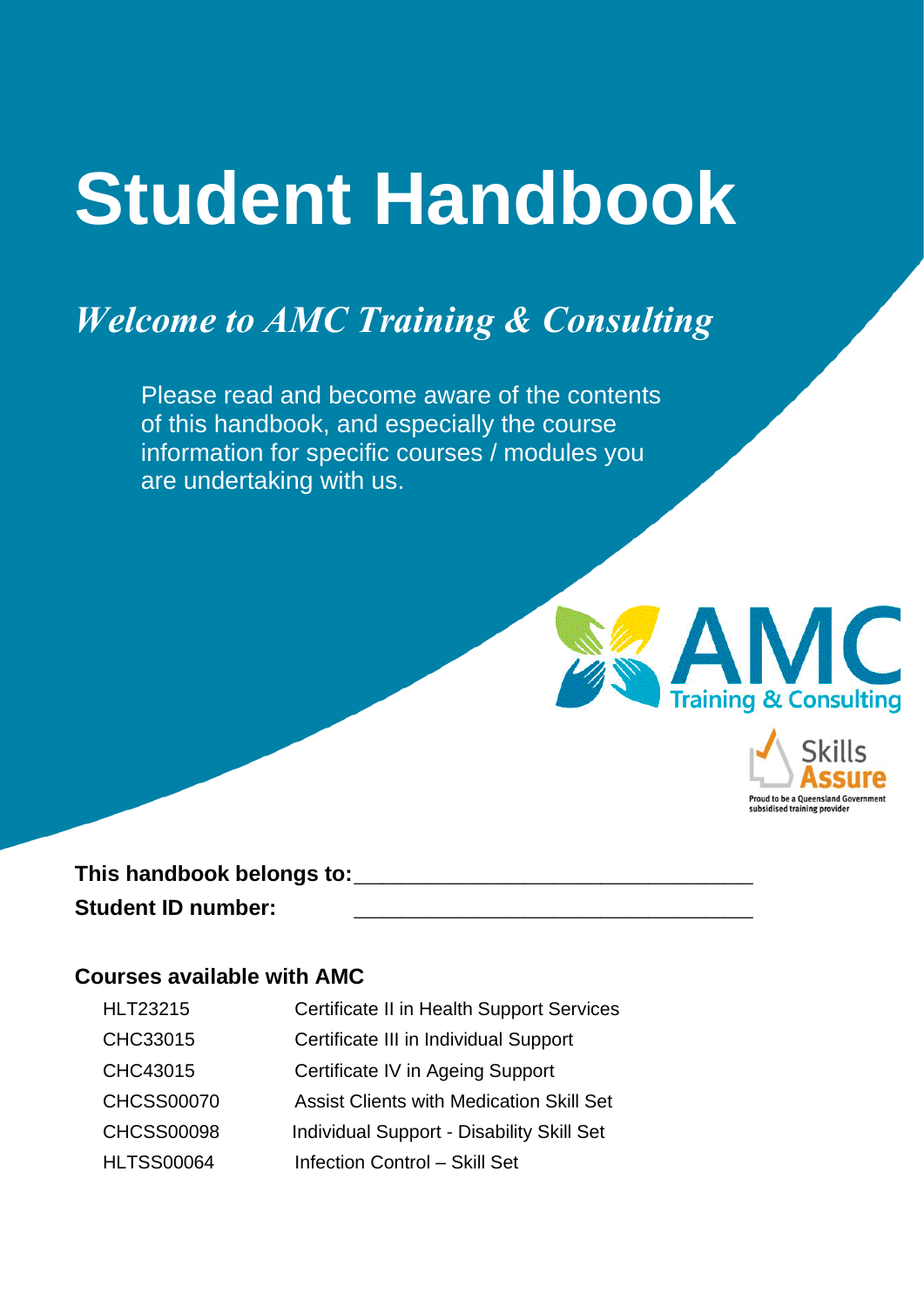# <span id="page-1-0"></span>**Table of Contents**

| Contents                                                                                                                                                                                                                                                                                                                                                                                                                                                                                                                                                                                                                                                                                                                                                                                                                                                                                    | 2                                                                                                                                                        |
|---------------------------------------------------------------------------------------------------------------------------------------------------------------------------------------------------------------------------------------------------------------------------------------------------------------------------------------------------------------------------------------------------------------------------------------------------------------------------------------------------------------------------------------------------------------------------------------------------------------------------------------------------------------------------------------------------------------------------------------------------------------------------------------------------------------------------------------------------------------------------------------------|----------------------------------------------------------------------------------------------------------------------------------------------------------|
| Part 1. Introduction to AMC Training & Consulting                                                                                                                                                                                                                                                                                                                                                                                                                                                                                                                                                                                                                                                                                                                                                                                                                                           | 3                                                                                                                                                        |
| Welcome to AMC<br>Our vision & mission<br>AMC goals<br>Contacting AMC Training & Consulting<br><b>Our facilities</b>                                                                                                                                                                                                                                                                                                                                                                                                                                                                                                                                                                                                                                                                                                                                                                        | 3<br>4<br>4<br>4<br>4                                                                                                                                    |
| Part 2. Registered training organisation information                                                                                                                                                                                                                                                                                                                                                                                                                                                                                                                                                                                                                                                                                                                                                                                                                                        | 5                                                                                                                                                        |
| Registration<br>Terminology<br>Vocational Education & Training (VET)<br>Accredited training / scope of registration<br>Course overviews<br><b>WH&amp;S policy</b><br>Unique student identifier (USI)<br>Government funded training                                                                                                                                                                                                                                                                                                                                                                                                                                                                                                                                                                                                                                                          | 5<br>5<br>5<br>5<br>6<br>$\overline{7}$<br>8<br>9                                                                                                        |
| <b>Part 3: Information for students</b>                                                                                                                                                                                                                                                                                                                                                                                                                                                                                                                                                                                                                                                                                                                                                                                                                                                     | 10                                                                                                                                                       |
| Responsibilities of students<br>Responsibilities of AMC RTO to students:<br>Types of support given<br>What your study will involve<br>Access and equity<br><b>Disabilities</b><br>Literacy, numeracy, and additional support needs<br>Support Services (Participants at risk)<br><b>Student records and Privacy Policy</b><br>Attendance<br><b>Mobile Phones</b><br><b>Dress Code</b><br>Individual Training Plan<br>Recognition of Prior Learning (RPL) and Credit Transfer<br><b>Fees and Refunds</b><br><b>Refund Policy</b><br><b>Debt Collection</b><br>Cooling off period<br><b>Course Delivery</b><br><b>Feedback and Surveys</b><br><b>Certificates and Qualifications</b><br><b>AMC Assessment Policy</b><br>Vocational Placement (if applicable to your course)<br><b>Request for Course Extension:</b><br>Harassment and bullying policy<br>AMC complaints and appeals processes | 11<br>12<br>13<br>13<br>16<br>16<br>16<br>17<br>17<br>19<br>19<br>19<br>19<br>20<br>21<br>21<br>21<br>21<br>22<br>22<br>23<br>23<br>24<br>24<br>25<br>25 |
| <b>Other Policies and information</b>                                                                                                                                                                                                                                                                                                                                                                                                                                                                                                                                                                                                                                                                                                                                                                                                                                                       | 26                                                                                                                                                       |
| Appendix 1 – Compliments, complaints, and suggestions<br>Appendix 2 - The RPL Process                                                                                                                                                                                                                                                                                                                                                                                                                                                                                                                                                                                                                                                                                                                                                                                                       | 27<br>25                                                                                                                                                 |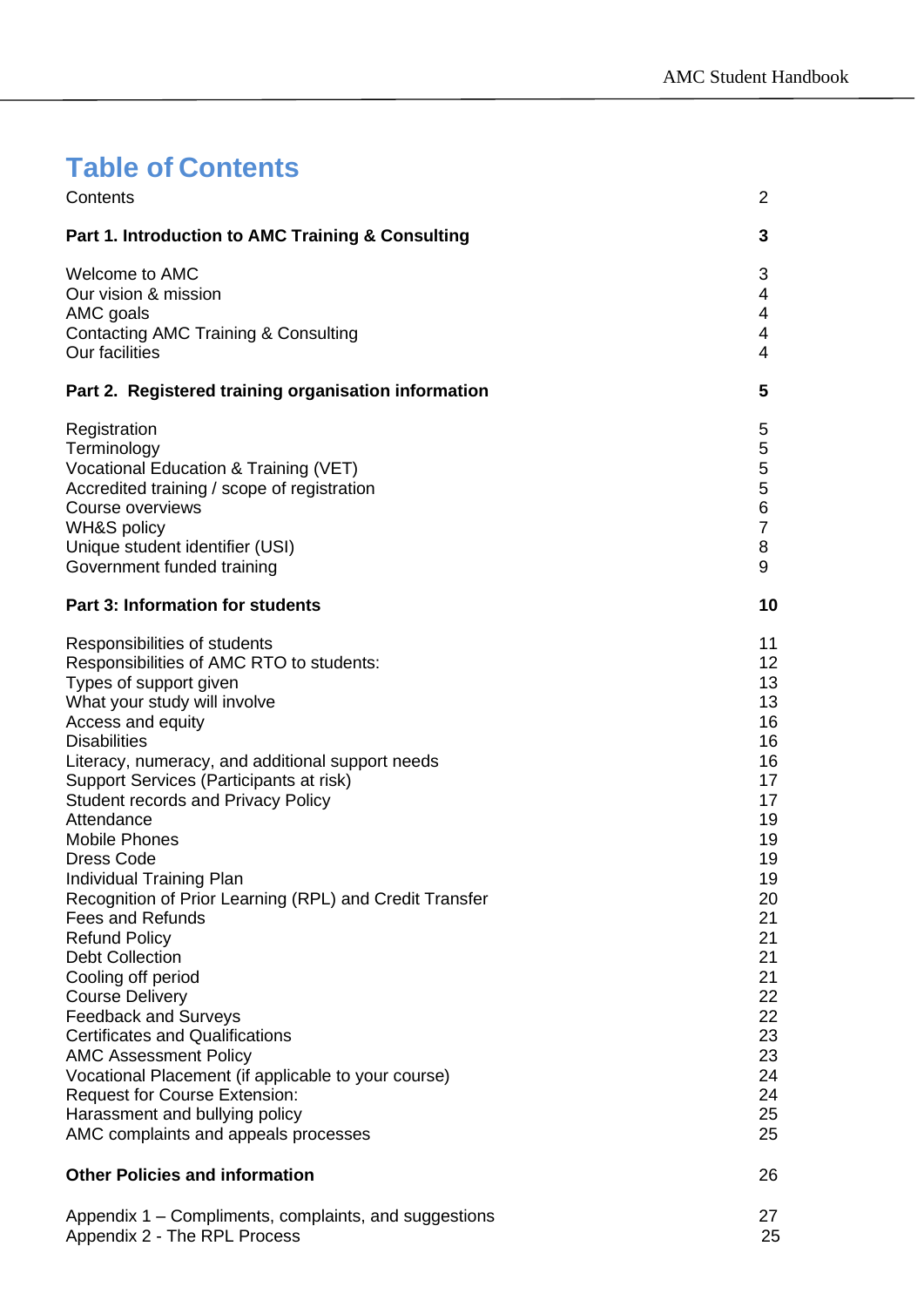## <span id="page-2-0"></span>**Part 1. Introduction to AMC Training & Consulting**

#### <span id="page-2-1"></span>**Welcome to AMC**

Thank you for choosing to study with AMC Training & Consulting (AMC), a Registered Training Organisation (RTO).

AMC has been delivering training and consulting services in nursing and residential aged care across Queensland since 2005. In 2010 AMC became a Registered Training Organisation (RTO) No. 32129 and delivers nationally accredited training.

We want to support you on your journey of learning. As a newly enrolled student we will support you in any way we can to achieve your goals for learning and employment.

The purpose of this handbook is to provide information that will be useful to you as a valued student in our RTO. You will find information in this handbook on the services and support available to you whilst studying with the AMC as well as a guideline on how assessments will occur.

If you require further information or have questions, email [annec@AMC.com.au](mailto:annec@amctc.com.au) or [enquiry@AMC.com.au](mailto:enquiry@amctc.com.au) or call (07) 3711 7130

You can also visit our website [https://www.AMC.com.au/](https://www.amctc.com.au/)

We trust you will have a rewarding and enjoyable experience whilst meeting your goals with AMC Training & Consulting.

*Anne Cockrenn* 

<span id="page-2-2"></span>**Director** AMC Training & Consulting Pty Ltd

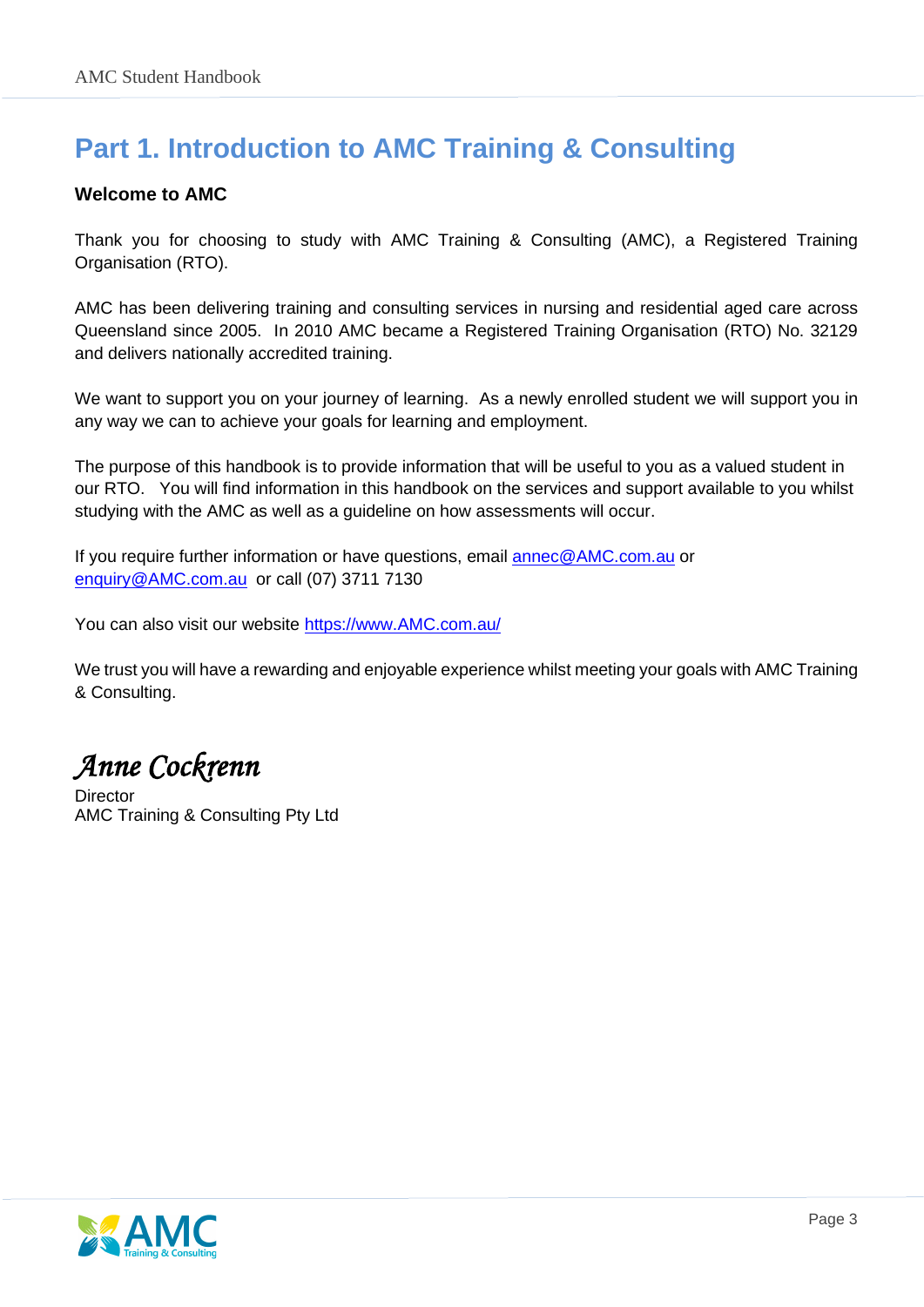#### **Our vision & mission**

"Equipping for Life" is our mandate. AMC Training & Consulting (AMC) recognises that all learning is helpful for life and the development of confidence and personal wellbeing. The overall aim is to provide adult education and training in a client-oriented environment for a skilled and adaptable workforce to meet the ever-changing needs of industry.

#### <span id="page-3-0"></span>**AMC goals**

- Support and enhance the standards of care for elders and people with a disability in our community, with training based on evidence-based practice.
- Increase the number of qualified staff in aged care, community & disability sectors.
- Provide excellence in care training to bless and support elders.
- Provide flexible delivery to support students when other training formats are not suitable.

#### <span id="page-3-1"></span>**Contacting AMC Training & Consulting**



| Phone:  | (07) 3711 7130                       |
|---------|--------------------------------------|
| Mobile: | 0423 697 057                         |
| Email:  | enquiry@AMC.com.au                   |
| Web:    | www.AMC.com.au                       |
| Post:   | PO Box 5325, Victoria Point QLD 4165 |

#### <span id="page-3-2"></span>**Our facilities**

We will provide you with an orientation of the facilities that will be used during your course.

Each of our training spaces have facilities for students to store food, make tea and coffee and obtain cool drinks. We also provide the necessary items to sanitize hands and regularly wipe down high touch points with antibacterial wipes to prevent the spread of infection.

We also provide equipment for students to learn safe manual handling, hoisting, wheelchair use, patient transfer techniques, etc. We ask that whilst using our facilities that students ensure they are following trainers' directions and do not use any equipment in a manner that may put themselves or others at risk.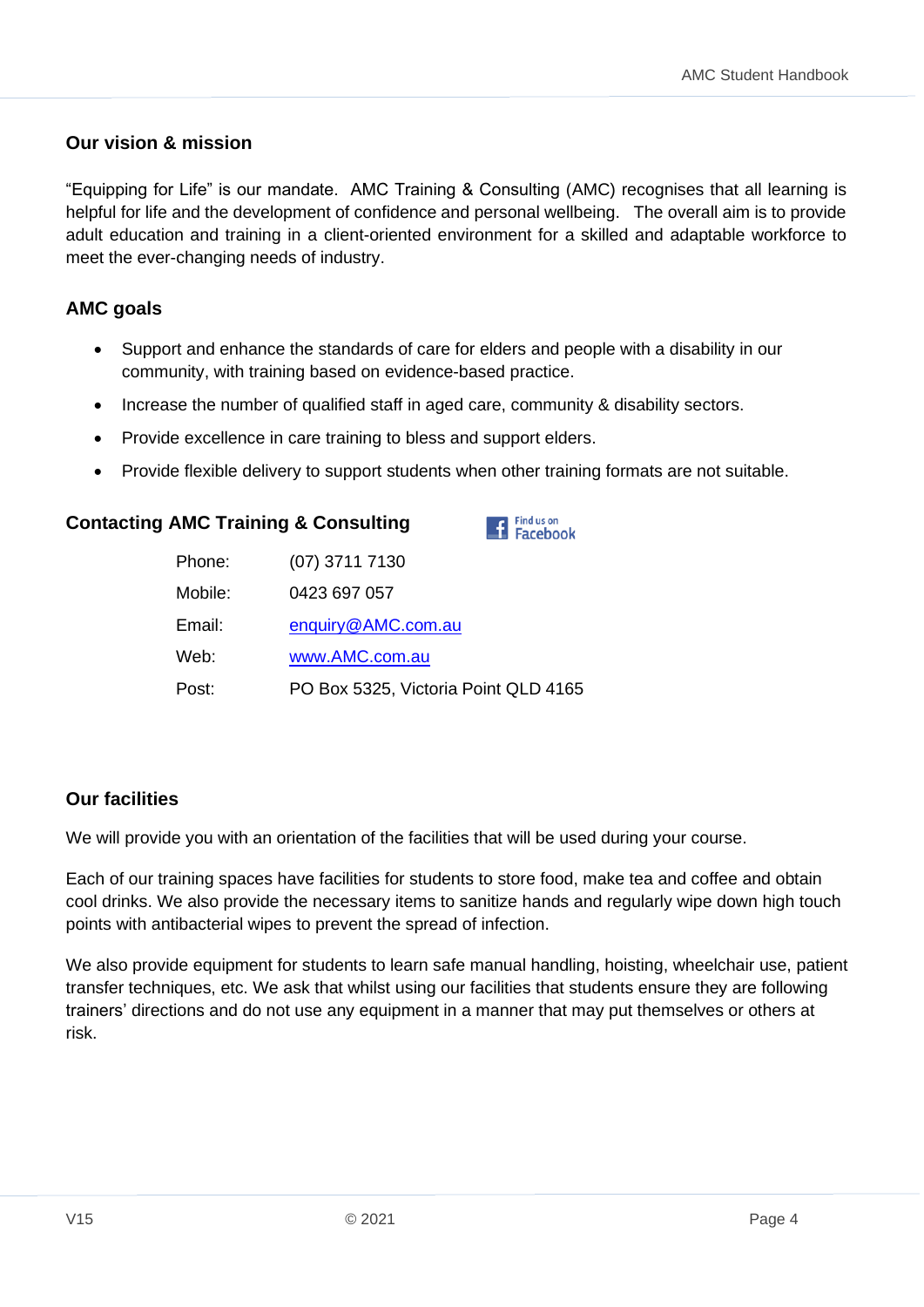## <span id="page-4-0"></span>**Part 2. Registered training organisation information**

#### <span id="page-4-1"></span>**Registration**

AMC Training and Consulting (AMC) is a Registered Training Organisation (RTO). This means we are a nationally recognised training organisation providing training, assessment and qualifications services for existing aged care, disability and community sector staff and members of the public wishing to gain a qualification that is required for employment in aged and community care.

Services provided to students follow the policies and procedures developed to meet the National Training Framework and National Standards of the Australian Skills Quality Authority (ASQA).

#### <span id="page-4-2"></span>**Terminology**

Throughout this handbook AMC uses the term "student" in all references to those accessing training through our RTO. The term "client" refers to all people who will receive the care from a student during their training or when employed in the aged, disability or community care sector.

#### <span id="page-4-3"></span>**Vocational Education & Training (VET)**

In Australia, after people complete their compulsory schooling, their main choices for further education are Vocational Education and Training (VET) and university.

VET aims to provide people with the skills and knowledge they require to:

- enter the workforce for the first time
- re-enter the workforce after absences
- train or re-train for a new job
- upgrade their skills
- move into further study in VET or university

#### **National Training Package**

AMC are committed to delivering the most up-to-date qualifications and if there are any changes in the qualification requirements these will be made as soon as possible. If a whole training package is changed there is a teach out period of 12 months which will allow currently enrolled students to complete their training or AMC will transition students to the new qualification if insufficient time available. Any significant changes in the training package will be communicated with all students via email correspondence.

#### <span id="page-4-4"></span>**Accredited training / scope of registration**

The following courses are on AMC Scope of Registration.

- HLT23215 Certificate II in Health Support Services
- CHC33015 Certificate III in Individual Support
- CHC43015 Certificate IV in Ageing Support

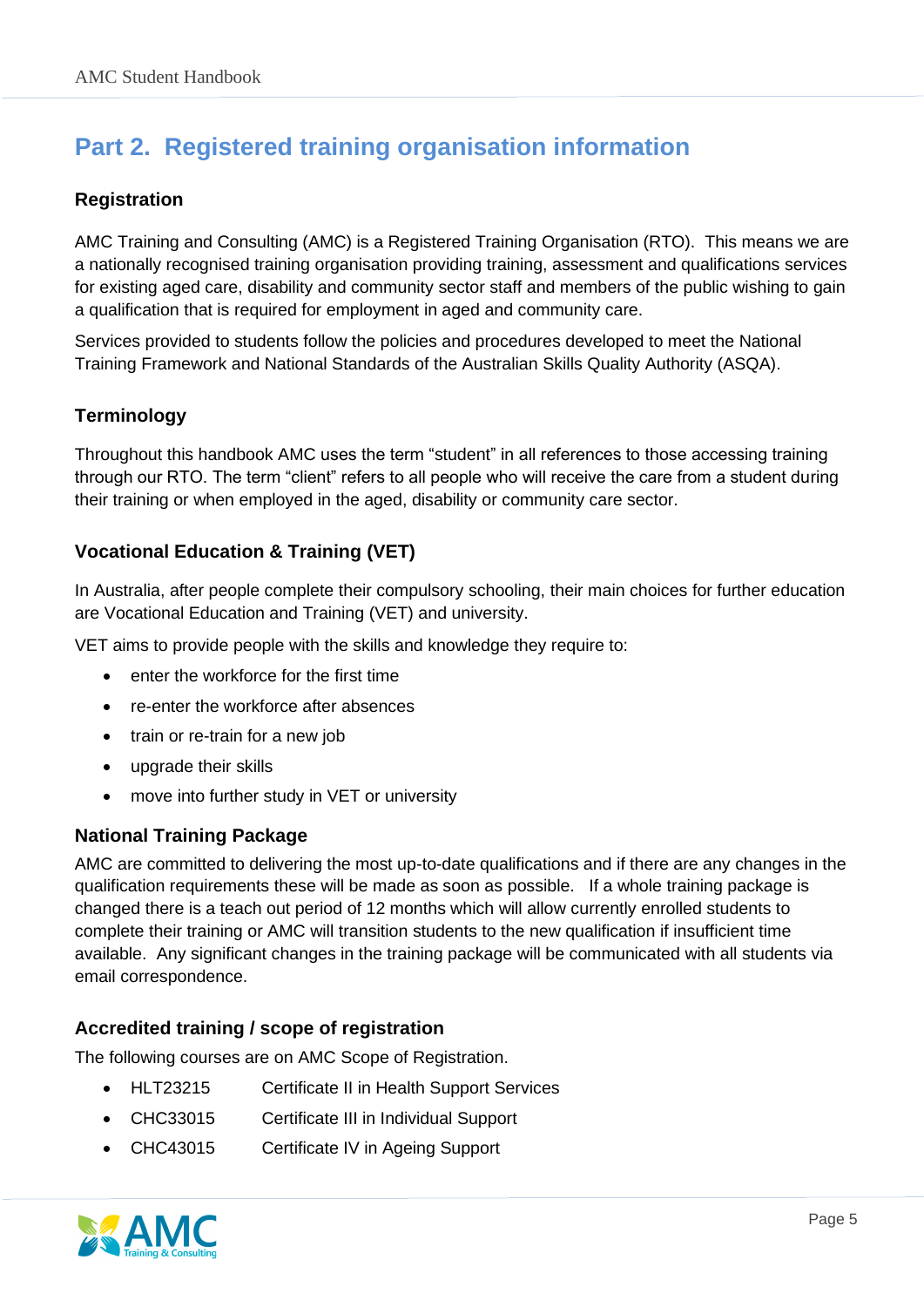- CHCSS00070 Assist Clients with Medication Skill Set
- CHCSS00098 Individual Support Disability Skill Set
- HLTSS00064 Infection Control Skill Set

#### <span id="page-5-0"></span>**Course overviews**

#### **Certificate II in Health Support Services HLT23215**

There are 12 units in the Certificate II in Health Support Services consisting of 6 core units and 8 electives units.

Successful completion of all competencies contributes to - 8 points towards achieving the Queensland Certificate of Education (QCE).

#### **Certificate III in Individual Support – CHC33015**

There are 13 units in the Certificate III in Individual Support consisting of 7 core and 6 elective units. Some units will be transferable from a Certificate II in Health Support Services.

Specialisation:

- All Group A electives must be selected for award of the *Certificate III in Individual Support (Ageing)*.
- All Group B electives must be selected for award of the *Certificate III in Individual Support (Disability)*.
- At least four units from Group C electives must be selected for award of the *Certificate III in Individual Support (Home and Community)*.
- *Where two specialisations are completed award of the qualification would read Certificate III in Individual Support (Ageing, Home and Community)*

#### **Certificate IV in Ageing Support – CHC43015**

There are 18 units in the Certificate IV in Ageing Support consisting of 15 core and 3 elective units. Many of the units in this course are also in the Certificate III in Individual Support and may have been completed in previous studies.

#### **Assist Clients with Medication Skill Set – CHCSS00070**

This skill set has been endorsed by industry as suitable for individuals who hold a qualification at Certificate III level or higher in an area involving provision of direct client care or support. This skill set is for people working in various care and support roles in the community services industry who wish to develop skills in supporting people to self-administer medication.

This skill set reflects the skill requirements to provide support a person to self-administer medication. You must be working in the industry to claim Higher Level Skills Funding for this course and the medication module has specific assessment requirements.

This requires the completion of two modules of study.

- *HLTAAP001 Recognise healthy body systems*
- *HLTHPS006 Assist clients with medication*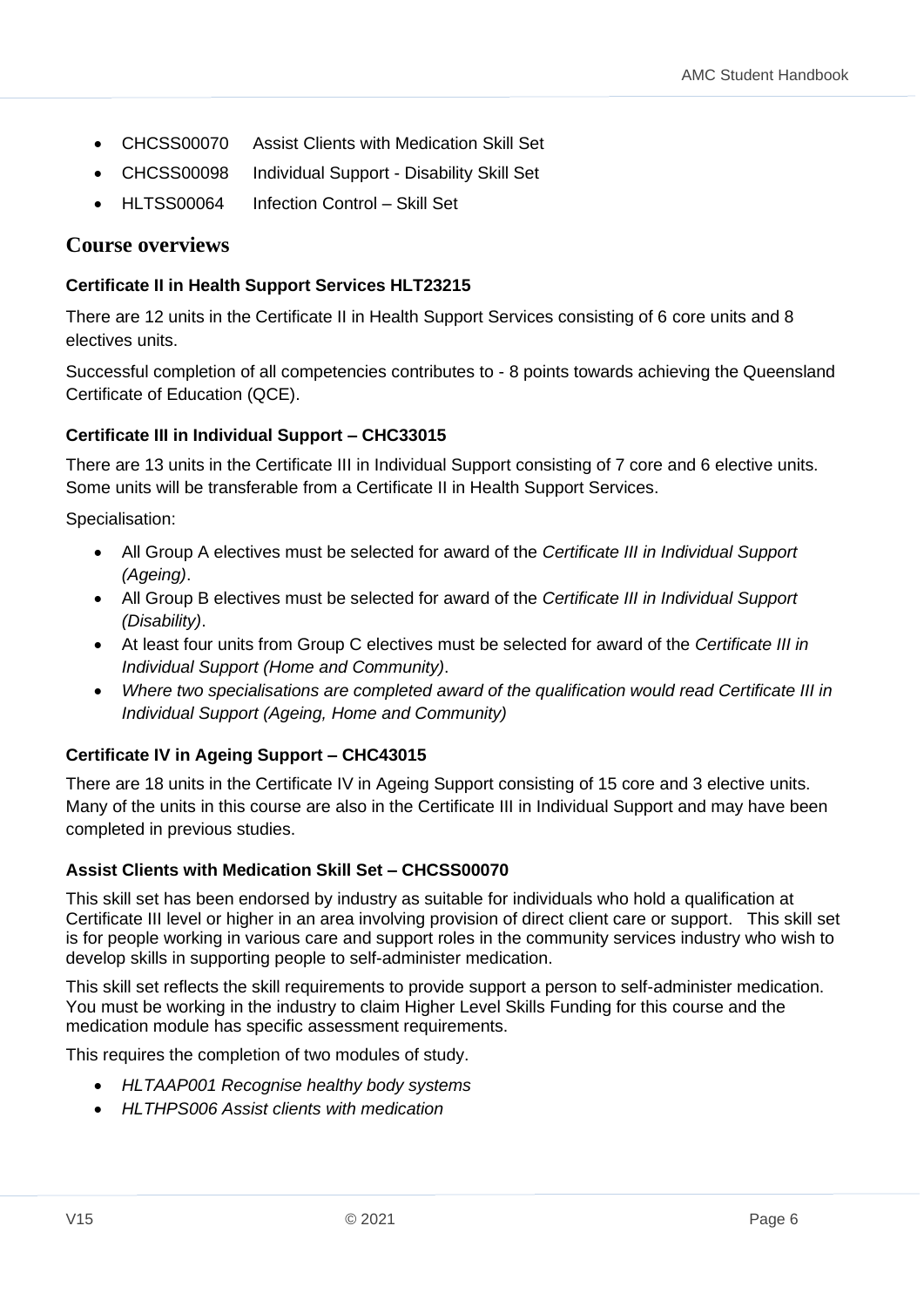#### **Individual Support - Disability Skill Set – CHCSS00098**

This skill set reflects the skill requirements for providing person centered support to people with disability in various settings. This skill set has been endorsed by industry as suitable for individuals who hold a qualification at Certificate III level or higher in an area involving provision of direct client care or support. This skill set is for people working in various care and support roles in the community services industry who wish to develop skills in supporting people with disability. You must be working in the industry to claim Higher Level Skills Funding for this course.

This requires the completion of four modules of study.

- *CHCDIS001 Contribute to ongoing skills development using a strengths-based approach*
- *CHCDIS002 Follow established person-centred behaviour supports*
- *CHCDIS003 Support community participation and social inclusion*
- *CHCDIS007 Facilitate the empowerment of people with disability*

#### **HLTSS00064 Infection Control – Skill Set**

This Skill Set reflects the skills to follow organisational infection prevention and control policies and procedures, including implementing standard and transmission-based precautions and responding to infection risks in the workplace.

This requires the completion of one module of study.

• *HLTINF001 Comply with infection prevention and control policies and procedures*

#### <span id="page-6-0"></span>**WH&S policy**

The Work Health and Safety policy of AMC aims to protect students and others when in the classroom or at their industry work-placement from work-caused injury and ill health and complies with all relevant safety legislation.

#### **Training in the workplace**

When delivering training and assessment in the workplace the employer is responsible for safety issues and abides by workplace safety responsibilities. AMC will review the workplace initially and make any recommendations to employers on additional requirements you may need in your work routine.

#### **WH&S responsibility**

All trainers and supervisors that direct your work as a student share responsibility for the safety of all persons in their charge. It is important that you communicate any concerns and get any clarification you need from the supervisors in your industry work-placement.

Trainers and supervisors actively take steps to identify hazards which could cause harm to persons in their area of control or operation and take prompt action to remove or control, or alternatively report them to another person who has the authority and capability to do so.

Students must take care of their own health and safety and that of their fellow workers to the extent of their capability. This means they must follow all safety requirements, procedures and instructions of Course Coordinators and trainers, workplace supervisor or any other management person/s involved during their day-to-day training activities. Students must also be proactive in identifying and reporting any areas of risk they come across.

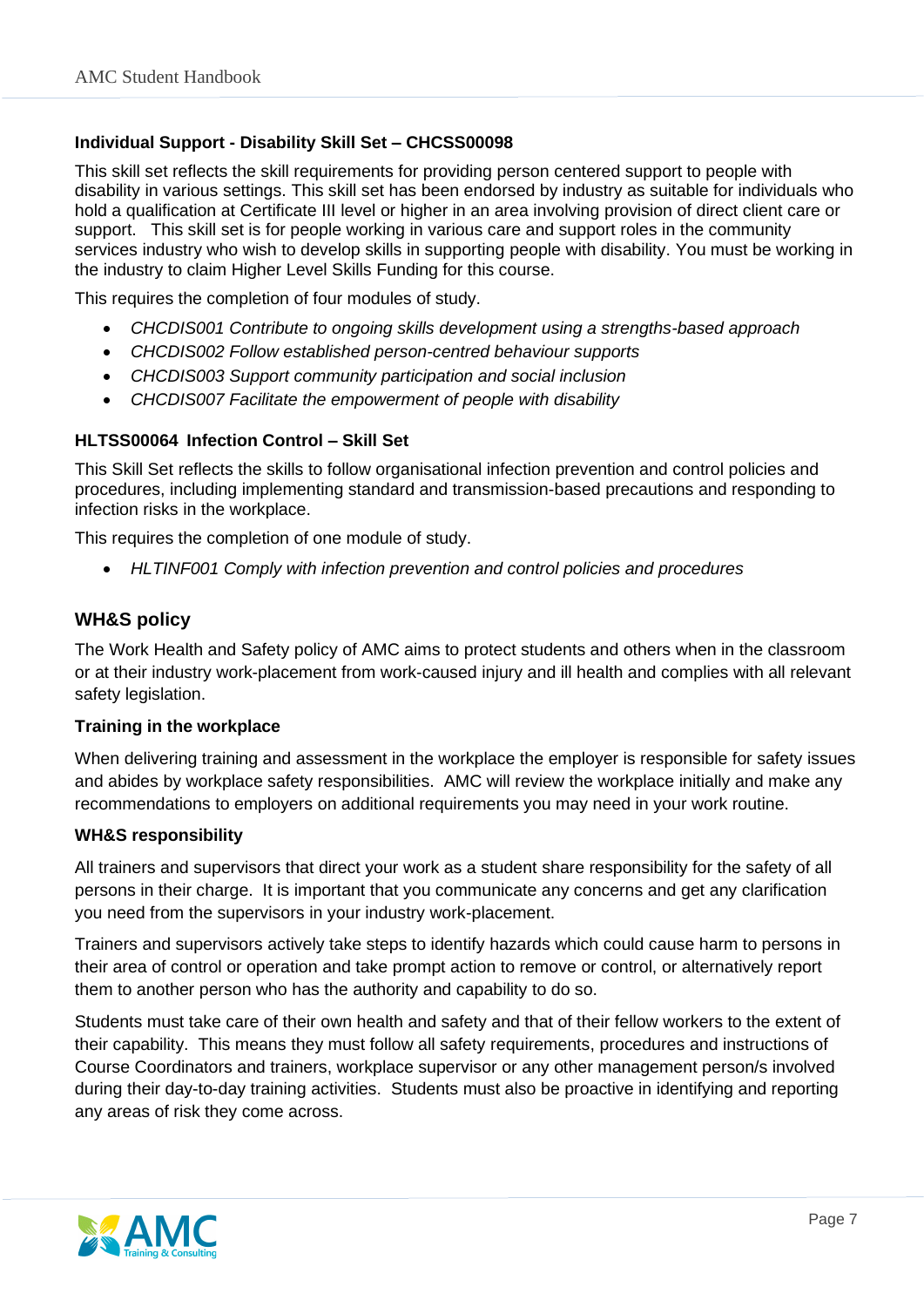While involved in work placement, students must comply with all **reasonable directions given by the employer**. Students are required to know and understand the following under the Work Health and Safety Act 2011 which states that a person at a workplace who:

- (1) acts in a manner that endangers the health and safety of another person at the workplace; or
- (2) fails to carry out a safety direction that is given to the person by the principal contractor or employer, as the case may be, for the workplace concerned; or
- (3) willfully or recklessly interferes with anything provided in the interests of health and safety at the workplace;

Commits an offence against this Act. b) Section 118 of the Anti-Discrimination Act 1991, which states: A person must not sexually harass another person. (Sexual harassment may include physical contact, verbal comments, and non-verbal action - including displays of explicit sexual material)

#### <span id="page-7-0"></span>**Unique student identifier (USI)**

#### **What is a USI?**

If you are studying [nationally recognised training](http://usi.gov.au/Students/Pages/nationally-recognised-training.aspx) in Australia, you are required to have a Unique Student Identifier (USI). Your USI links to an online account that contains all your [training records and](http://usi.gov.au/Students/Pages/training-records-and-results.aspx)  [results](http://usi.gov.au/Students/Pages/training-records-and-results.aspx) (transcript) that you have completed. The USI Website will indicate that latest year and the latest quarter that data is available for inclusion in USI Transcripts.

When applying for a job or enrolling in further study, you will often need to provide your training records and results (transcript). One of the main benefits of the USI is the ability to provide students with easy access to their training records and results (transcript) throughout their life.

You can access your USI account online from your computer, tablet or smart phone anytime using this website.<https://www.usi.gov.au/>

#### **USI Privacy notice**

You are advised, and agree that you understand and consent, that the personal information you provide in connection with your enrolment and an application for a USI:

is collected by the Student Identifiers Registrar for the purposes of applying for, verifying and giving a USI, resolving problems with a USI; and creating authenticated vocational education and training (VET) transcripts;

may be disclosed to:

- Commonwealth and State/Territory government departments and agencies and statutory bodies performing functions relating to VET for:
- the purposes of administering and auditing Vocational Education and Training (VET), VET providers and VET programs;
- education related policy and research purposes; and
- to assist in determining eligibility for training subsidies;
- VET Regulators to enable them to perform their VET regulatory functions;
- VET Admission Bodies for the purposes of administering VET and VET programs;
- current and former Registered Training Organisations to enable them to deliver VET courses to the individual, meet their reporting obligations under the VET standards and government contracts and assist in determining eligibility for training subsidies;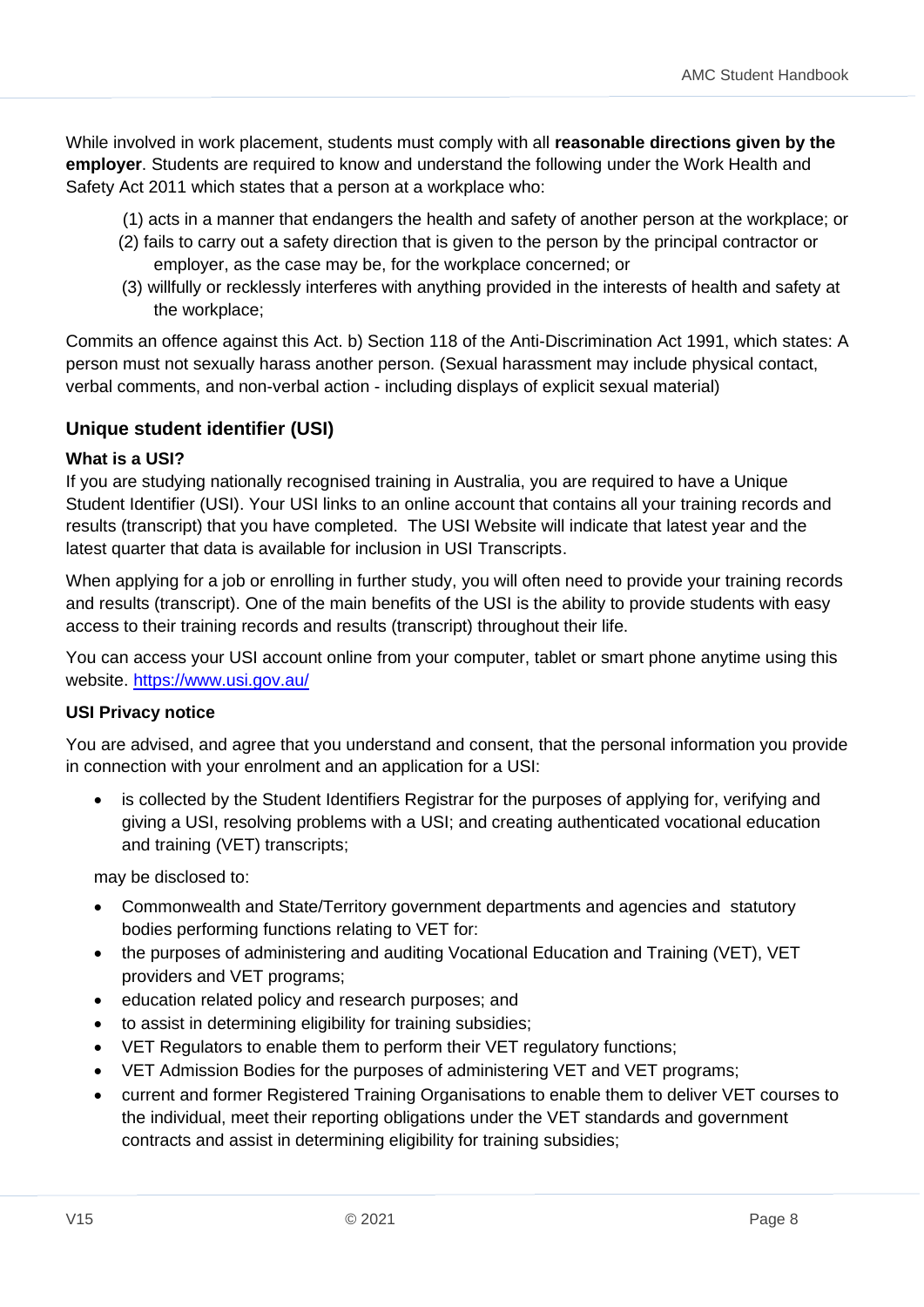- schools for the purposes of delivering VET courses to the individual and reporting on these courses;
- the National Centre for Vocational Education Research (NCVER) for the purpose of creating authenticated VET transcripts, resolving problems with USIs and for the collection, preparation, and auditing of national VET statistics;
- researchers for education and training related research purposes;
- any other person or agency that may be authorised or required by law to access the information;
- any entity contractually engaged by the Student Identifiers Registrar to assist in the performance of his or her functions in the administration of the USI system; and
- will not otherwise be disclosed without their consent unless authorised or required by or under law.

The privacy notice should include a reference to the Student Identifiers Registrar's Privacy Policy and note that this document contains information about how the individual may:

- access and seek correction of the personal information held about them; and
- complain about a breach of privacy and how such complaints will be dealt with.

#### <span id="page-8-0"></span>**Government funded training**

Some students will be eligible for Government Funding in a Traineeship or through State Government Certificate 3 Guarantee Program or Higher-Level Skills Funding. If you have been enrolled with any of these funding subsidies, you will be given a *Fact Sheet* about your specific funding and the requirements and eligibility criteria.

**If you are studying in High School and are eligible for VETiS funding**, your school will have talked to you and your parents and made sure you are eligible before they contact us as the RTO.

**If you are a Trainee**, your employer and an Apprenticeship Service will have met with you and made sure you are eligible before they contact us as the RTO.

**If you are applying for a Certificate III** or below you may-be eligible for funding if you do not hold, or are enrolled in, a Certificate III level or higher qualification (not including qualifications completed at school and foundation skills training).

**If you are applying for a Certificate IV or a Skill Set** you may be eligible for funding if you do not hold, or are enrolled in, a Certificate IV level or higher qualification (not including qualifications completed at school and foundations skills training)

You must:

- be a Queensland resident
- be aged 15 years or over, and no longer attending school
- be an Australian or New Zealand citizen or Australian permanent resident (including humanitarian entrants), or a temporary resident with the necessary visa and work permits
- on the pathway to permanent residency

#### **DESBT Training and Employment Survey**

• You must be aware that when students are accessing the Queensland Government subsidised training place, it is a requirement that you must complete a student training and employment survey within three months of completing or discontinuing their training

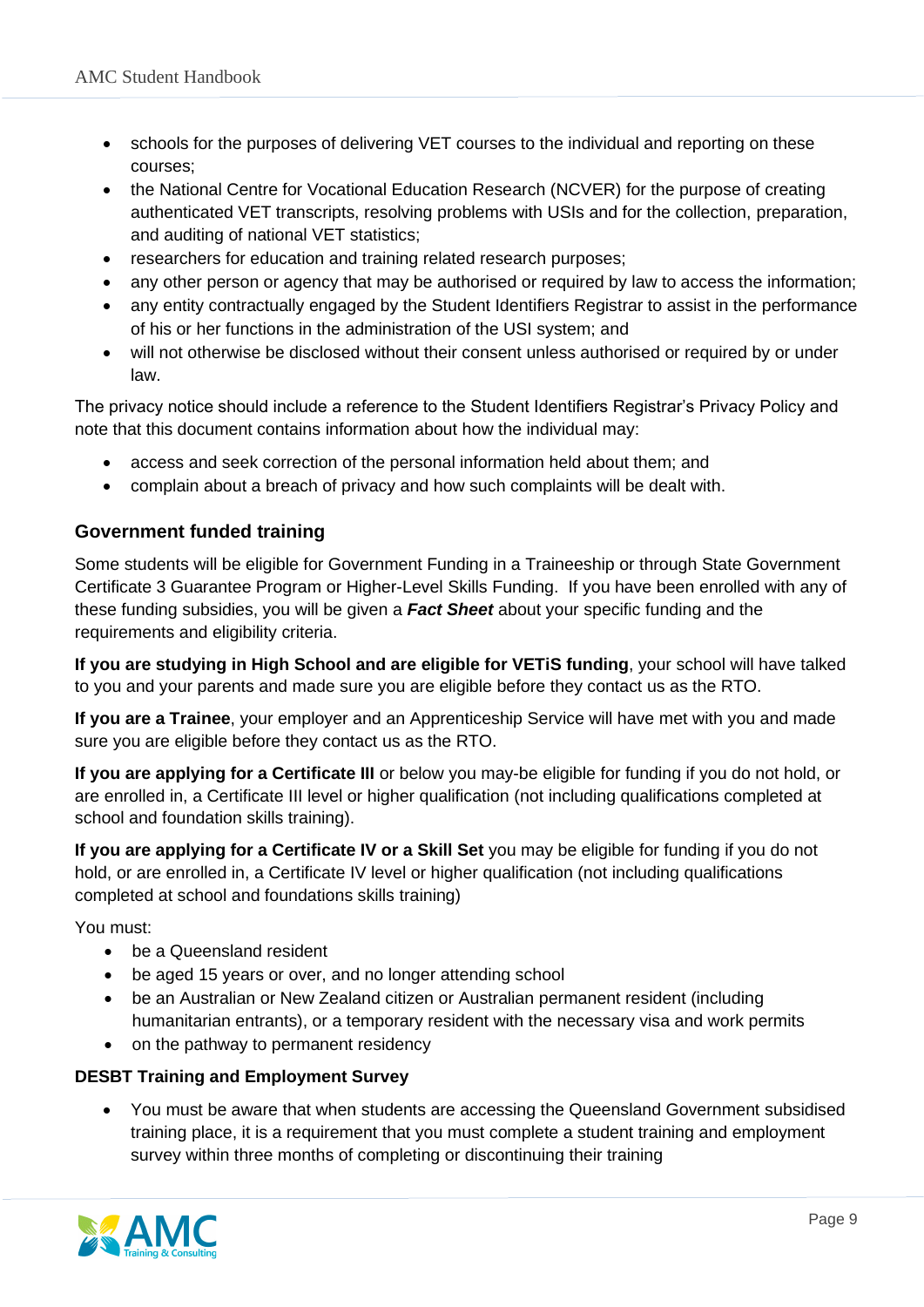**If you are eligible for funding**, you will be asked to provide AMC with documents proving your eligibility for the funding which could include:

- Specifying on the enrolment that you are not enrolled in or have not completed a Certificate III / IV or higher since leaving High School.
- Drivers Licence / over 18 ID Card / Birth Certificate
- Passport
- Medicare Card (Green)

If you wish to learn more, please visit the [Department of Employment, Small Business and Training](https://desbt.qld.gov.au/) (DESBT) website:<https://desbt.qld.gov.au/training/training-careers/incentives/certificate3/faq>

#### **Communication of operational changes to AMC**

If any changes occur within AMC that directly affect students such as changes to registration, funding eligibility or operational structure, we will take all reasonable steps to ensure that training is completed in accordance with our contractual relationship with our students.

## <span id="page-9-0"></span>**Part 3: Information for students**

#### **Selection of Participants**

- An enrolment and induction program is provided to participants commencing training. An introductory interview will be held with the interested applicant once the required paperwork has been submitted. Wherever possible a zoom interview is used to ascertain people's capacity for online communication and to discuss entry requirements and enrolment procedures.
- Recruitment of participants will be conducted at all times in an ethical and responsible manner and be consistent with the requirements of the curriculum/training package. AMC will ensure that student's application and selection processes are explicit and defensible and comply with access and equity principles.

#### **Initial interview**

Prior to commencing training, prospective participants have an initial interview (in person, on the phone or via zoom). The purposes of this interview are to allow;

- prospective participants to receive information and ask questions about the training they are interested in.
- trainers / course coordinators to assess prospective student's eligibility to commence training where there are prerequisites.
- AMC to advise that all participants are required to have a current influenza vaccination and provide evidence thereof; in line with the Australian Government requirements for Aged Care facilities from September 2021.
- AMC to advise that all participants who require vocational placement are required to have vaccinations for COVID and provide evidence thereof; in line with the Australian Government requirements for Aged Care facilities.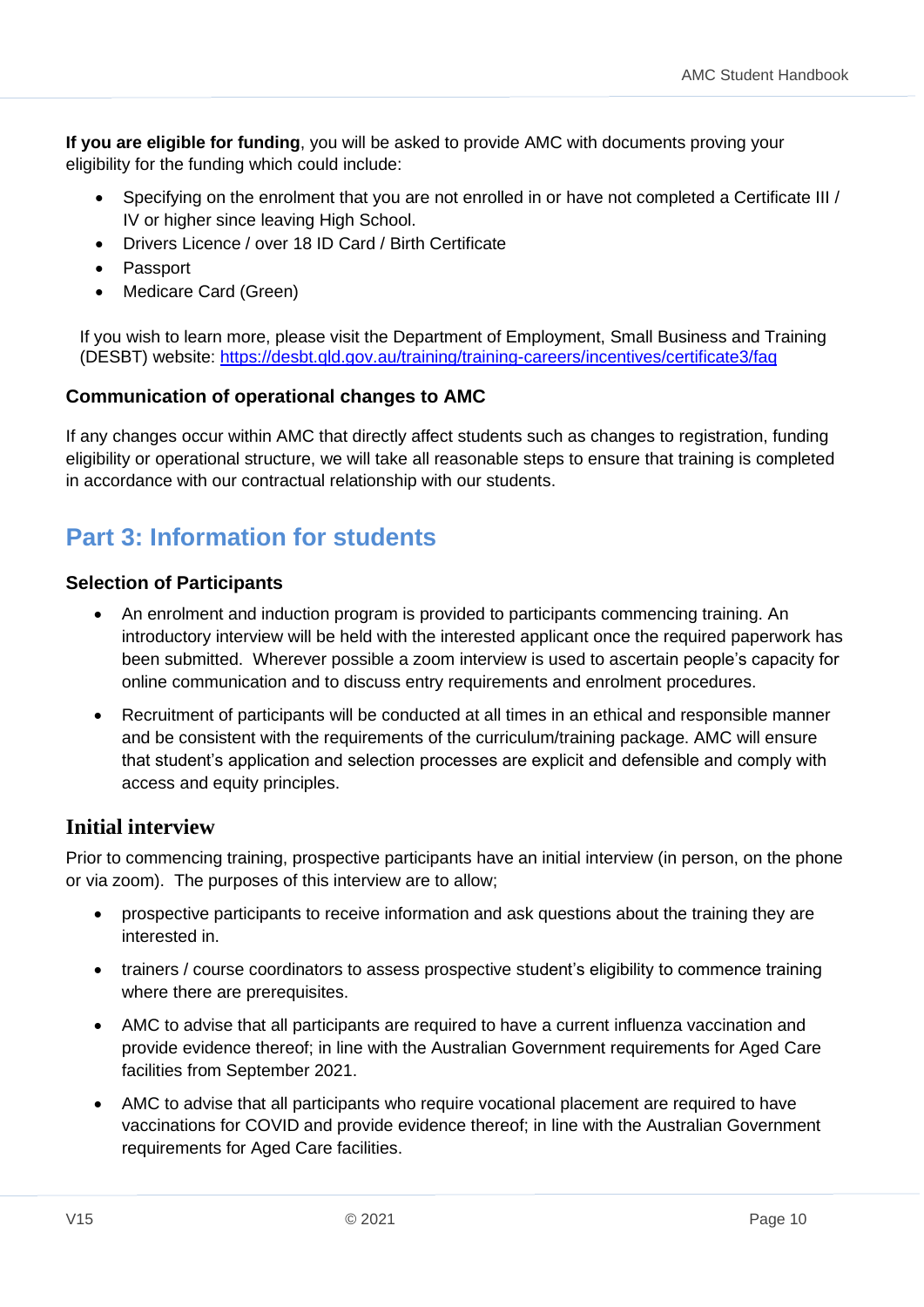- special needs or access requirements to be determined, including appropriate alternative formats and adaptive technologies required by the student.
- trainers to check for computer literacy for the program. The community services industry relies heavily on online forms of communication.
- to develop or start to create an individual training plan.
- Information provided to participants
- AMC will provide accurate, relevant, and up-to-date information to participants prior to course commencement. This will include, but not be limited to;
	- o scope of registration
	- $\circ$  certification to be issued to the trainee on completion or partial completion of the course
	- o competencies to be achieved during the training
	- o assessment procedures
	- o arrangement for recognition of prior learning (RPL/RCC)
	- o complaints/appeal procedure
	- o facilities and equipment
	- o trainee support services
	- o application process and selection criteria
	- o fees and costs involved in undertaking training
	- o fee refund policy
	- o student support services

Participants will need to become familiar with all Induction material and to sign the enrolment form indicating they are aware the details on this form may be used for statistical reporting.

#### **Individual training plan**

Each student will have an individual training plan developed upon enrolment or commencement of studies. This plan will list the units to be achieved as well as assessment tasks and dates for completion. This plan will be continually reviewed during the training program so aspects of the plan can be re-negotiated, if required.

#### <span id="page-10-0"></span>**Responsibilities of students**

As a student you will be required to take responsibility for:

- Reading all relevant course and training information.
- Advising your Trainer / Course Coordinator / Employer if you have previous skills and knowledge and seeking recognition of this prior learning.
- Monitoring your progress by self-assessing your skills and knowledge against the competency standards in your qualification.
- Attending all training sessions as required.

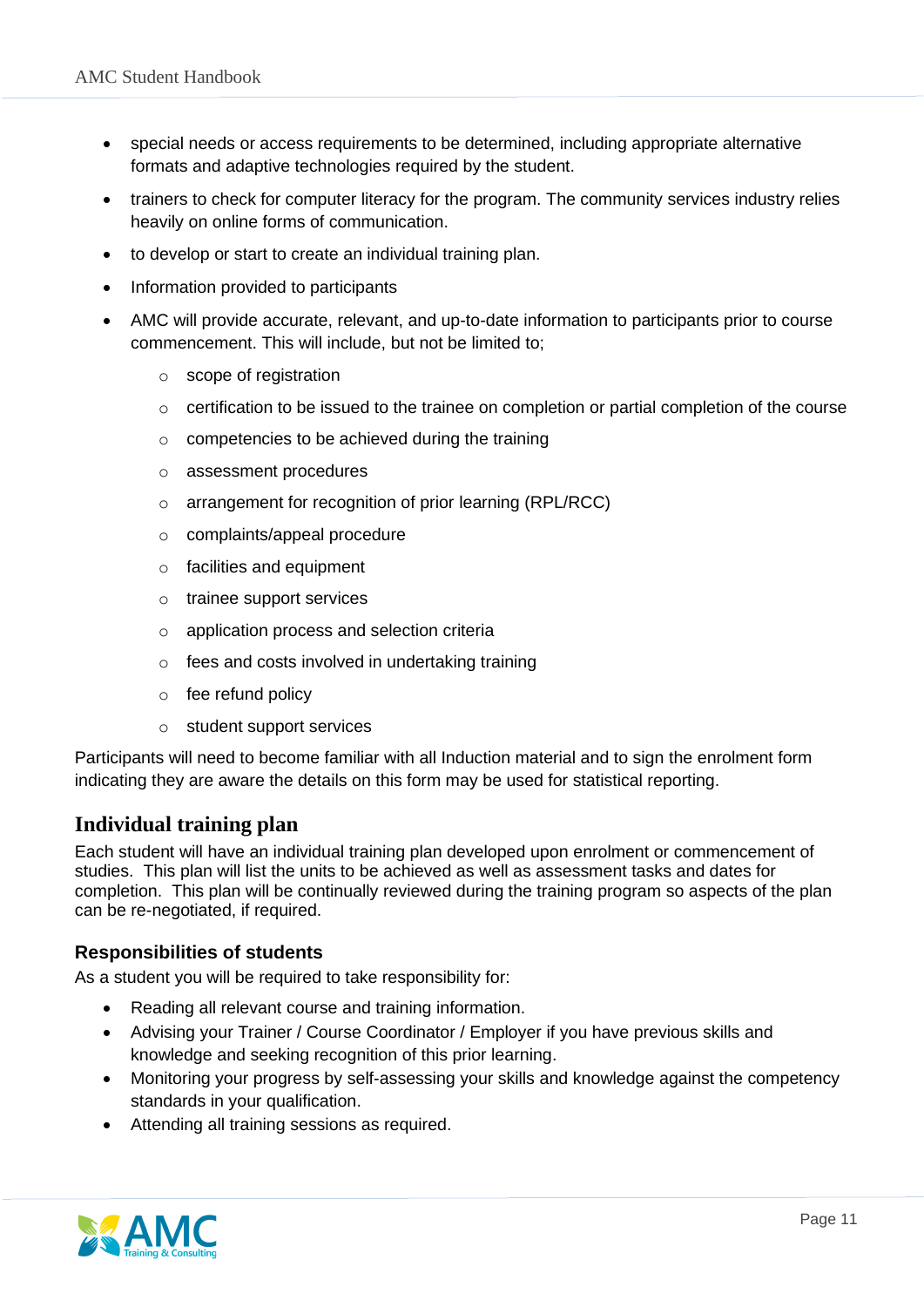- Behave in a reasonable and appropriate manner in the classroom and work experience settings. Any behavior that is disruptive or dangerous will be investigated.
- Meeting with your Trainer/Course Coordinator to review progress.
- Indicating when you are ready for assessment or seek alternative assessment dates.
- Working closely with your Course Coordinator / Employer and other students to present training and assessment session role-plays as evidence where required.
- Handing in all assessment tasks as per requirements on training plan unless discussed with trainer.
- Complete course requirements within **9 -12 months** of commencement for Cert III & IV, and within **3 - 4 months** for Skill Sets. An extension fee may apply.
- If you cease to communicate with us or do not continue to actively participate in your course, AMC will withdraw you from the studies after attempting to receive ongoing involvement with you on no less than 3 occasions. You will need to re-enroll if this process has commenced. A fee may be incurred to re-enroll or to apply for course extension.
- Ensuring all work is your own and not copied or plagiarized.
- Retaining evidence of your working notes and assessments and any other documents in your portfolio of evidence and presenting this for assessment.
- Discussing any concerns regarding the training course, session activities and your ability to learn with your trainer / course coordinator / employer.
- Advising the Trainer/Course Coordinator if you require any special adaptive equipment or support for the training course.
- Participating in course evaluation and providing feedback.
- Making full payment for the course (if applicable).
- Complete evaluations at the end of each unit of study to assist with continuous improvement.
- Notify AMC of any injury (especially back and neck) that occurs during the class time or the industry work-placement.
- Notify AMC of any change in your personal details that occur throughout the course of your training.

#### <span id="page-11-0"></span>**Responsibilities of AMC RTO to students:**

AMC will:

- Provide you with a safe and healthy learning environment and treat you with respect.
- Provide you with a training and assessment schedule.
- Provide you with the appropriate unit of competency details included on your plan.
- Follow all legislation affecting the learning environment.
- Provide opportunities to practice the skills and knowledge required.
- Deliver and record training and assessment outcomes.
- Provide you with access to your file records if requested.
- Set up work tasks to provide training and coaching to help achieve the competency standards in your training plan.
- Provide training materials and recommend other resources for further learning.
- Prepare you for assessment when you are ready and encourage self-assessment.
- Advise you where, when, and how assessment will occur and what to bring.
- Assess your skills and knowledge by observation, questioning, and other methods as outlined in each module's assessment tools.
- Give feedback to you on your progress.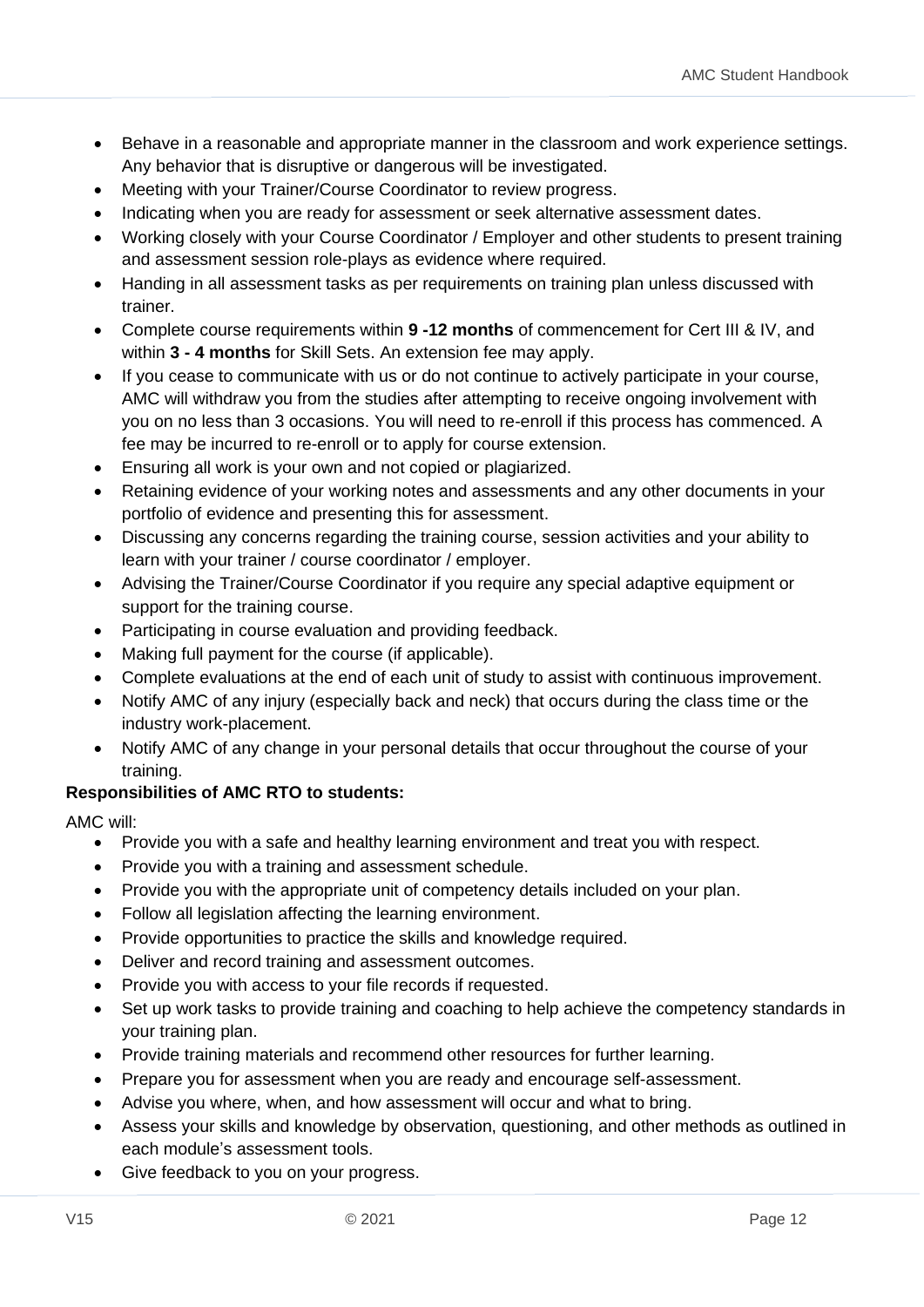- Provide results and review the assessment process after assessment.
- Remind you of the appeals process and options for further assessments if you are unhappy with the results.

#### <span id="page-12-0"></span>**Types of support given**

AMC recognise that learning is a journey that continues for life and occurs in many contexts, not just in formal learning environments. Life-long learning means that each individual student will come to us with a wealth of life experience and learning. AMC provides levels of support relating to an individual and their learning needs.

We have identified three broad categories of student and how we will support each of them to achieve their study goals. It does not matter which category you are in, AMC will support you as a unique individual.

If you feel you are needing more support. Please speak to your trainers and they will meet with you and plan how to best support you.

| <b>High level of formal</b><br>experience                                                                                                                                                                                                                             | Moderate level of Life and<br>other industry experience                                                                                                                                                                                                                                 | Low level of life experience and<br>cultural / ESL challenges                                                                                                                                                                                                                                                                                                                                                                                   |
|-----------------------------------------------------------------------------------------------------------------------------------------------------------------------------------------------------------------------------------------------------------------------|-----------------------------------------------------------------------------------------------------------------------------------------------------------------------------------------------------------------------------------------------------------------------------------------|-------------------------------------------------------------------------------------------------------------------------------------------------------------------------------------------------------------------------------------------------------------------------------------------------------------------------------------------------------------------------------------------------------------------------------------------------|
| <b>Support given</b>                                                                                                                                                                                                                                                  | <b>Plus, additional Support</b><br>Given                                                                                                                                                                                                                                                | Plus, additional support given                                                                                                                                                                                                                                                                                                                                                                                                                  |
| • Facilitated classroom support<br>• Access to trainers for questions<br>• AMC source Vocational<br>Placement<br>$\bullet$ Support with orientation to VPA,<br>a Support Visit and<br>Assessments undertaken<br>• One-on-one support via email<br>and phone as needed | One-on-one support face to face<br>during classroom phase<br>• Additional VPA hours as needed<br>to development skills gap<br>• Extra support in VPA as needed<br>• Study group formation to<br>support learner's progress<br>• Availability of team of trainers to<br>support learning | • Modules for study given the week<br>before class to pre-read<br>• Tutorial Support 1/2 days, during<br>and post-classroom phase<br>One-to-one support fortnightly<br>post-classroom phase, phone and<br>in person<br>Ongoing GAP analysis of training<br>needs and focused support in<br>these areas in VPA and tutorial<br>support<br>• Additional VP hours up to 239<br><b>Additional Support visits</b><br>• Repeat the classes at no cost |

#### <span id="page-12-1"></span>**What your study will involve**



There is a career path for school studies right through to the Certificate IV in ageing support and beyond. Please not that none of the courses are a prerequisite for the next level qualification.

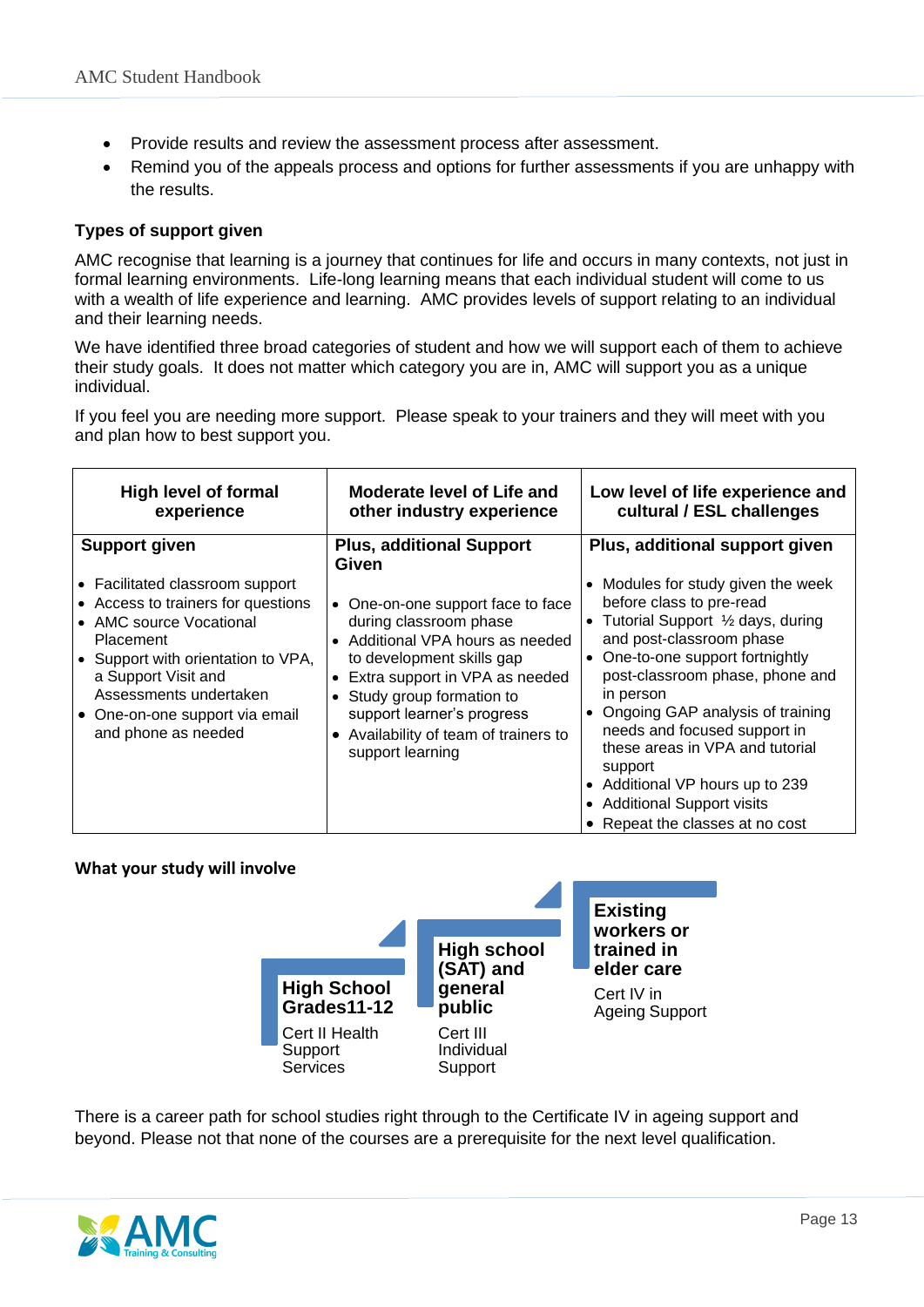#### **Enrollment**

Students are required to complete a range of documents for enrolment into our courses, and undergo the following checks which AMC will arrange at no cost to our students:

- Criminal History Check upon enrolment
- Blue Card working with Children Check
- NDIS Worker Screening Check \*

Please note that if a positive criminal history notice is returned as a result of any of these checks, you will be unable to attend vocational *placement, therefore you will not meet requirements of the course, thus making you ineligible for funding and unable to continue with this course.*

Students may also be asked to complete the following online training modules prior to vocational placement, where this is a requirement of vocational placement:

- COVID module Infection Control
- NDIS Worker Orientation Module, 'Quality, Safety and You'

Each course will have different requirements and we will notify you of these in a personalized letter.

#### *Certificate II in Health Support Services – HLT23215*

#### **VETiS – VET in schools**

Students will be trained by AMC in a classroom setting, either at your school or at our Training Centre. This will involve one day a week for three school terms.

- You will be completing 12 modules over 7-8 months one module will be completed every 2 weeks. (Minimum 12hrs of study per module)
- Attend three industry support visits to a hospital, an aged care facility and a disability service provider.
- You will be developing practical skills at each class day, utilizing the AMC skills lab.

#### *Certificate III in Individual Support – CHC33015*

#### **SAT – School Based Trainee/Apprentice**

Theory

- SAT's are required to complete 13 modules over 9-12 months.
- Students will be trained by AMC in the classroom setting at a venue to be decided. There will be three modules taught in each school holiday period and there will be homework that needs to be done to complete a module. (Students who miss class days will be required to work on modules at home and speak to their AMC trainer about questions they have.)
- Students who wish to have extra modules to complete at home can fast track their completion to 9 months (or less if they have capacity to do so.)
- **Employment**
- You undertake a training contract with an employer who provides the required 375 hours of paid work, that is endorsed by your school. This will involve working a morning shift of 7.5 hours of paid work on one set school-day each week in the school term. Over the period of a year, the employer must provide at a minimum the equivalent of 375 hours (50 days minimum) of paid employment.
- Days that are missed due to any reason (illness, holidays, exams etc.) can be made up in school holidays and this is up the employer to decide.
- A total of 375 hours must be completed before your SAT is complete.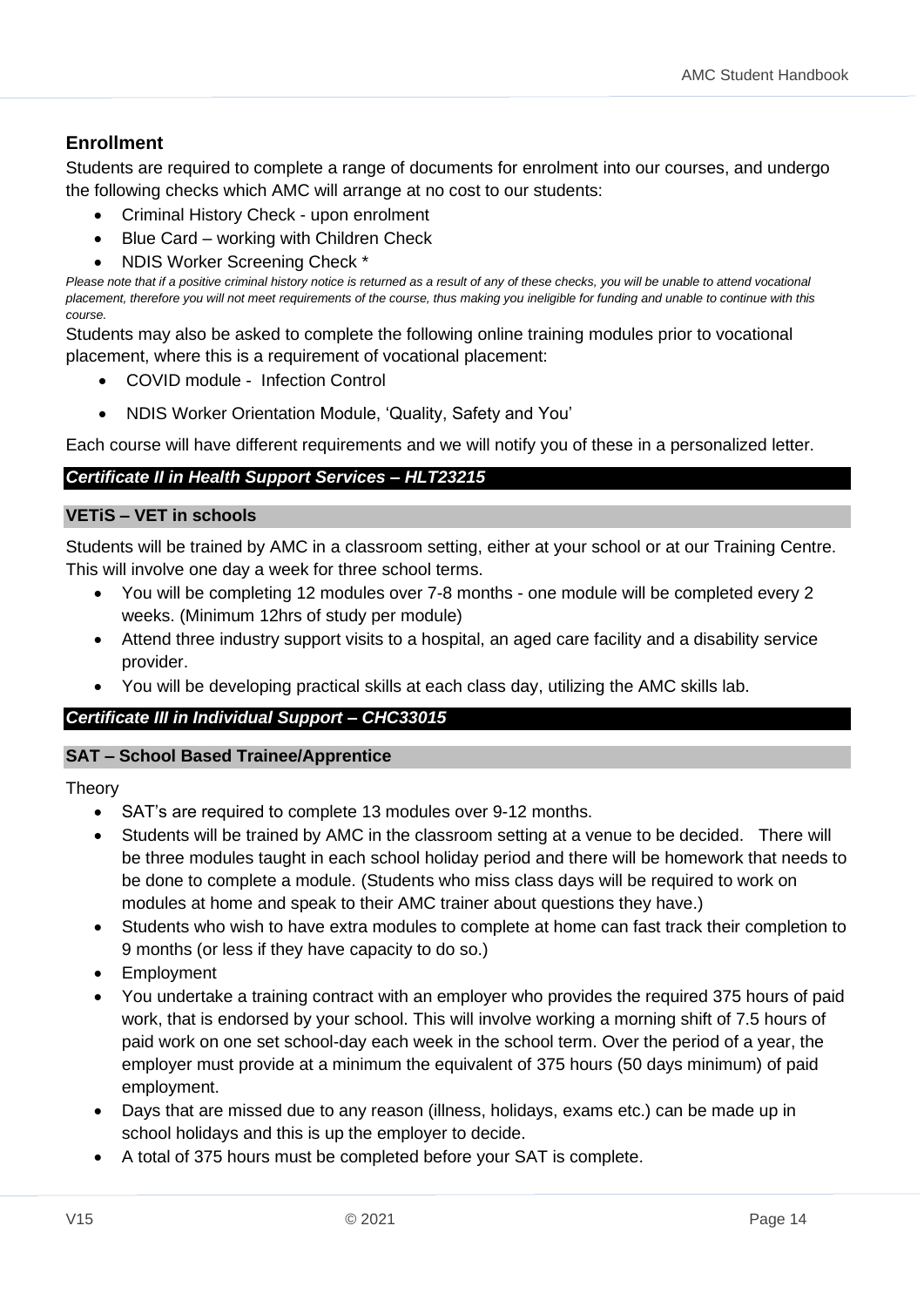• AMC trainer visits are scheduled every two to four weeks to work alongside you, increase your skills and help to establish you in the workplace.

#### **Mature entry students**

AMC's style of training in our combination of classroom and self-directed learning, requires students to have life experience, work experience, and a degree of maturity to be able to do the self-directed learning involved in this course.

AMC expects our learners will supplement the classroom days with the following self-directed learning. Self-directed learning could have the following requirements for someone who has no transferability of skills or knowledge and is brand-new to the industry and or has English as a second language.

- 98 hour Class based input (Can re-attend at no extra cost)
- 239 hour Vocational placement (maximum allowed), with a minimum of 120 hours
- 50 hours Internet research and community-based research for the entire course
- 200 hours Pre-reading of modules and post-reading of modules in order to complete the case studies, assessable activities and in order to be ready for workplace assessments.
- 50 hours Workplace supervision and support by AMC trainers and assesses to ensure they are ready for assessment
- 50 hours Researching workplace policies and procedures, reading manuals in the workplace, reading job descriptions and duty lists in the workplace, researching answers required for their workplace activities, interviewing residents in the workplace for case studies.
- 150 hours Completing the self-paced learning component of their workbooks. This includes all their homework, completing the portfolio and attaching them to their module and completing the case studies.

#### *Certificate IV in Ageing Support – CHC43015*

#### **Existing workers and mature entry**

The AMC Certificate IV in Ageing Support course is suitable for those who work in, or who have studied in, the Aged Care sector as well as people with care or community service experience.

AMC expects our learners will supplement the classroom days with the self-directed learning identified in the III in Individual Support, plus additional hours as required if no previous modules have been completed in a Certificate III.

Theory and essential knowledge component can be delivered via classroom workshops and online interaction.

The practical skills will be developed on the job within the student's current employment under supervision of the employer. Students are required to complete or provide evidence of a minimum of 120 hours of employment and skill development at a Certificate IV level. Assessment of practical skills will be assessed in the workplace by our trainers.

#### *Assist Clients with Medication Skill Set – CHCSS00070*

This course is suitable for those who work in, the Aged Care, Home Care or Disability sectors. You will need to demonstrate that you have the capacity to develop the skills and competencies for the assessments in your work environment.

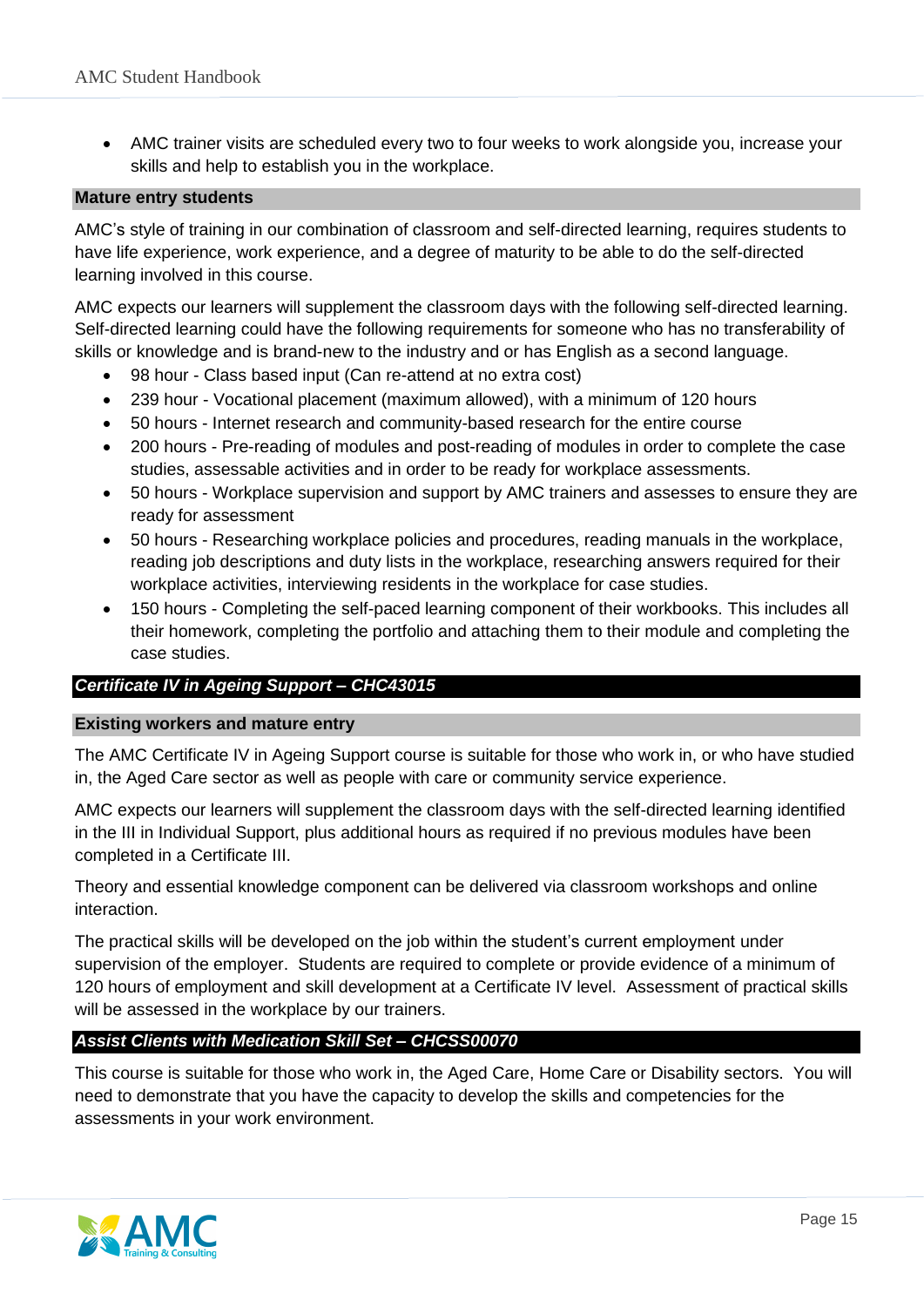Theory and essential knowledge component will usually be via distance education or online interaction. Our trainers will be available by phone or email to assist with questions and provide support.

The practical skills will be developed on the job under the supervision of a Registered Nurse, Enrolled Nurse or an Aboriginal Health Care Worker. Assessment of practical skills can only be undertaken in the workplace by any of the previously mentioned supervisors.

#### *Individual Support – Disability Skill Set – CHCSS00098*

This course is suitable for those who work in, the Aged Care, Home Care or Disability sectors. You will need to demonstrate that you have the capacity to develop the skills and competencies for the assessments in your work environment.

Theory and essential knowledge component will usually be via distance education or online interaction. Our trainers will be available by phone or email to assist with questions and provide support.

The practical skills will be developed on the job under the supervisor or the Manager of the service. Assessment of practical skills can only be undertaken in the workplace by any of the previously mentioned supervisors.

#### <span id="page-15-0"></span>**Access and equity**

AMC has a firm commitment to the principles of Equal Opportunity and aims to protect both prospective students and students already enrolled.

There shall be no discrimination on the grounds of sex, marital status, pregnancy, parenthood, disability, race, religious or political beliefs, age, sexual preference or HIV status.

AMC actively supports and encourages people of all abilities to participate in training programs. We will endeavor at all times to ensure access and equity principles and practices are applied in our dealings with people. AMC and its staff will treat every student fairly and without discrimination in the training environment and / or in the workplace. Staff will be professional and supportive at all times in their approach to students.

#### <span id="page-15-1"></span>**Disabilities**

Please inform the RTO Director of any additional needs so that we can take all reasonable steps to ensure these needs are met. There is a disability section on the enrolment form which you will have filled in and the RTO Director or representative will contact you to discuss your need.

#### <span id="page-15-2"></span>**Literacy, numeracy, and additional support needs**

If you have any language literacy or numeracy concerns, please notify your trainer if you have not already indicated this on the enrolment form. If a Language Literacy of Numeracy issue is identified, we are able to make reasonable adjustments to accommodate your needs or refer you to appropriate support services as required.

AMC is committed to assisting students with a variety of abilities to succeed. All students will be required to complete a Pre-course Language Literacy & Numeracy activity. Requirements such as alternative formats, adaptive technology and adjustments for other disabilities will be identified and provided where practicable. Students who are experiencing concerns with literacy or numeracy are encouraged to contact the following support services:

- Australian Council for Adult Literacy<https://acal.edu.au/>
- Reading and Writing Hotline 1300 655 506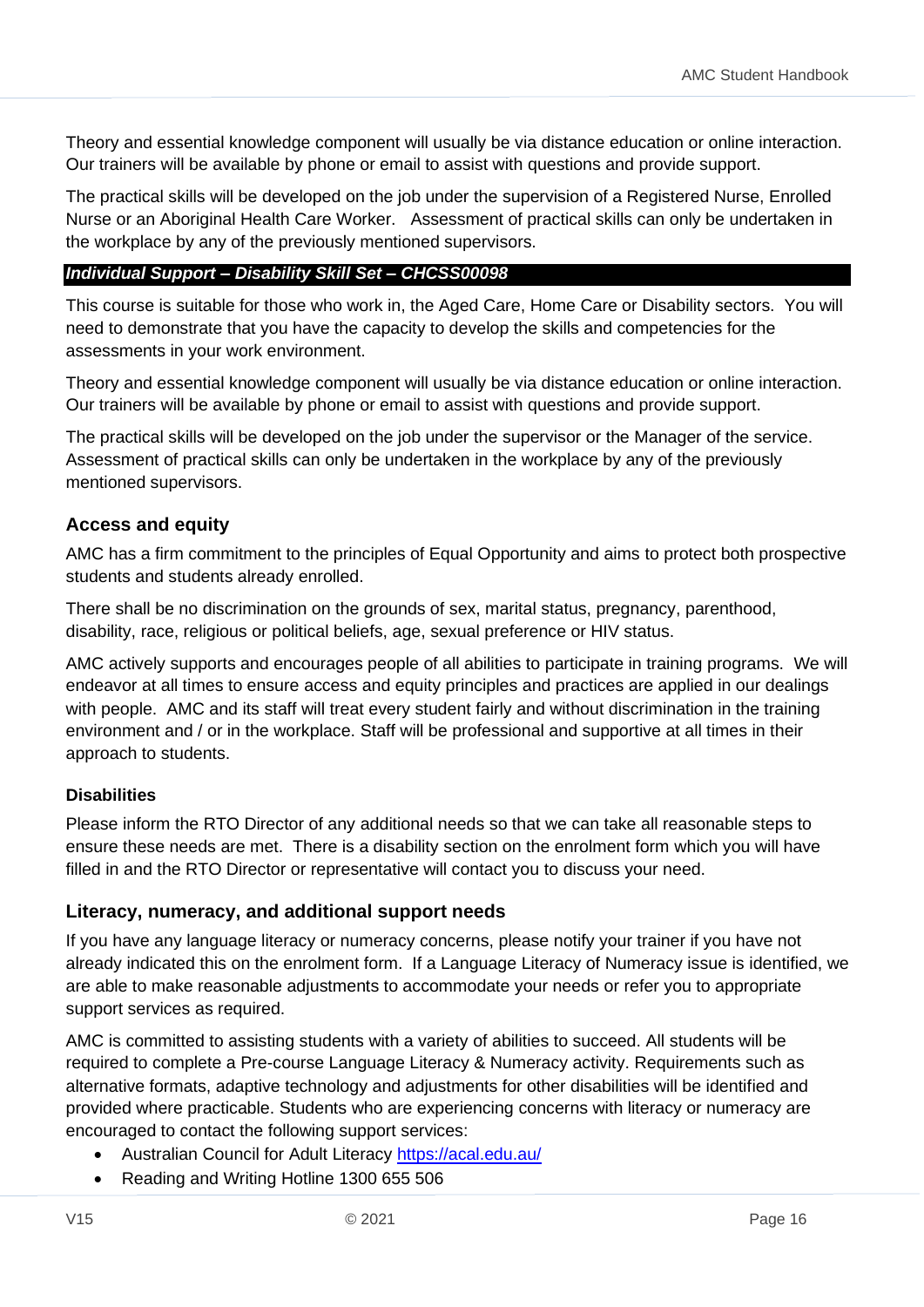#### <span id="page-16-0"></span>**Support Services (Participants at risk)**

AMC Training and Consulting has intervention strategies in place, which includes participant support services available to enable participants to complete the qualification within the expected timeframe. Participants at risk of not completing within the timeframe are identified as early as possible, and interventions actioned according to their individual needs.

We have included the following links to support services which students can access if they wish to. Drug and Alcohol Abuse:

- Al-Anon<https://al-anon.org/>
- Family Drug Support<https://fds.org.au/>

General Support

- Beyond Blue<https://www.beyondblue.org.au/>
- Lifeline<https://www.lifeline.org.au/>13 11 14
- Salvation Army<https://www.salvationarmy.org.au/>

#### <span id="page-16-1"></span>**Student records and Privacy Policy**

AMC is committed to maintaining the privacy and confidentiality of our RTO personnel and participant records. We do this by complying with the Privacy Act 1988 including the 13 Australian Privacy Principles (APPs) as outlined in the Privacy Amendment (Enhancing Privacy Protection) Act 2012.

As a component of our risk management practices, AMC has conducted a Privacy Impact Assessment for all operations. Mitigation actions from this risk assessment have been implemented for the management of privacy risks at each stage of the information lifecycle, including collection, use, disclosure, storage, destruction, and de-identification.

Providing an overall framework for our privacy practices, AMC has developed and implemented this APP Privacy Policy. AMC manages personal information in an open and transparent way. This is evident in the implementation of practices, procedures, and systems we outline in this policy, that ensure our compliance with the APPs and any binding registered APP code and provide suitable procedures for AMC personnel to be able to deal with related enquiries and complaints that may be received from time to time.

The following sections of this policy outline how we manage personal information:

#### Australian Privacy Principle 1 – Open and Transparent Management of Personal Information

Purposes for information collection, retention, use and disclosure. AMC retains a record of personal information about all individuals with whom we undertake any form of business activity. AMC must collect, hold, use and disclose information from our clients and stakeholders for a range of purposes, including, but not limited to:

- Providing services to clients;
- Managing employee and contractor teams;
- Promoting products and services:
- Conducting internal business functions and activities; and
- Requirements of stakeholders.

As a Government Registered Training Organisation, regulated by the Australian Skill Quality Authority (ASQA), AMC is required to collect, hold, use and disclose a wide range of personal and sensitive information on participants in nationally recognised training programs. This information requirement is

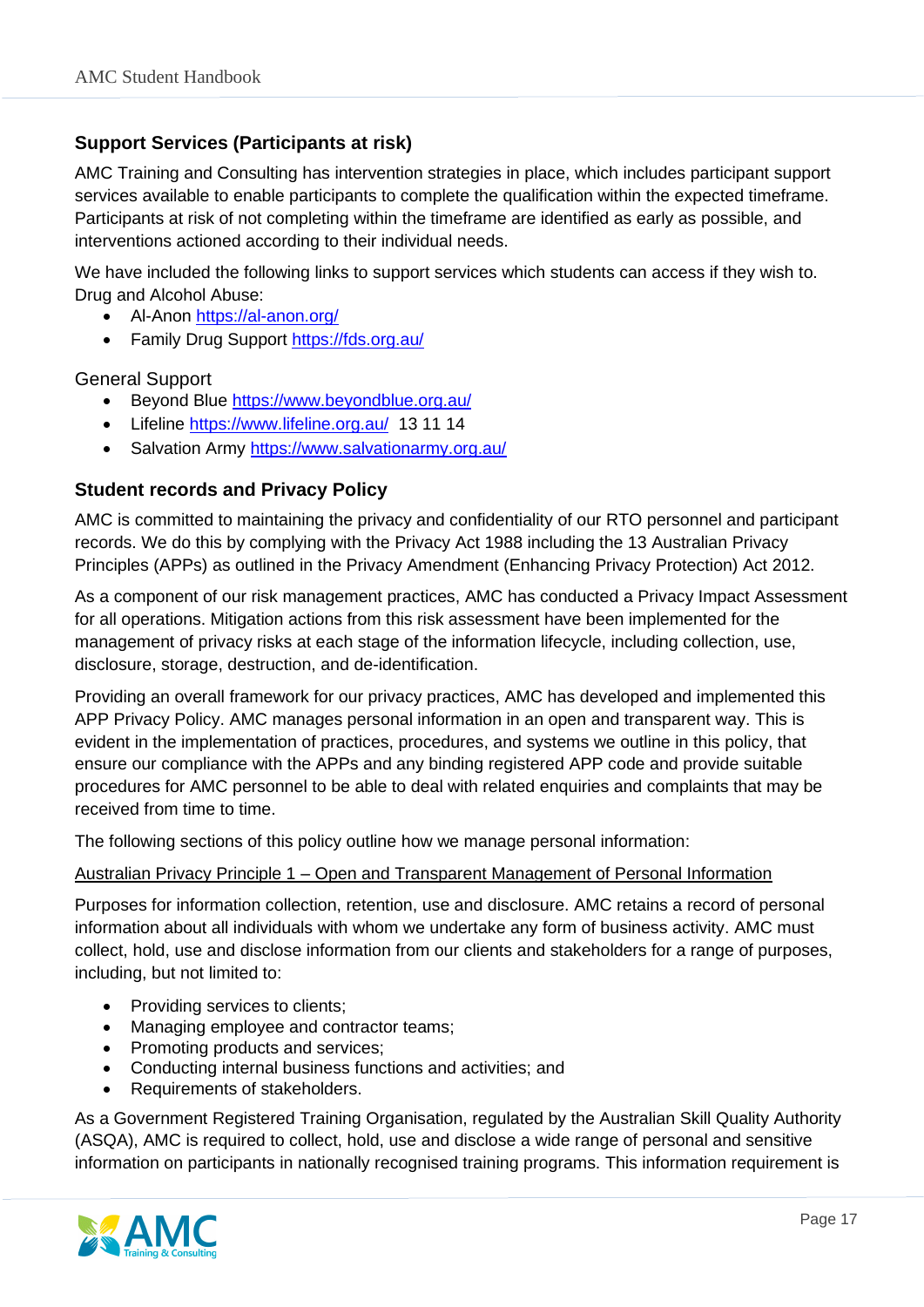outlined in the National Vocational Education and Training Regulator Act 2011 and associated legislative instruments. In particular, the legislative instruments:

- Student Identifiers Act 2014:
- Standards for Registered Training Organisations (RTOs) 2015; and
- Data Provision Requirements 2012.

It is noted that AMC is also bound by various State Government Acts requiring similar information collection, use and disclosure (particularly Educations Act(s), Vocational Education and Training Act(s) and Traineeship and Apprenticeship Act(s) relevant to state jurisdictions of AMC operations).

It is further noted that aligned with these legislative requirements, AMC delivers services through a range of Commonwealth Government funding contract agreement arrangements, which also include various information collection and disclosure requirements. Individuals are advised that due to these legal requirements, AMC discloses information held on individuals for valid purposes to a range of entities including:

- Governments (Commonwealth);
- Employers (and their representatives), Job Network provides, schools, guardians; and
- Service providers such as a credit agencies and background back providers.

The following types of personal information are generally collected, depending on the need for service deliver:

- Contact details; Employment details;
- Educational background;
- Demographic information;
- Course progress and achievement information; and
- Financial billing information.

The following types of sensitive information may also be collected and held:

- Identity details;
- Employee details and HR information;
- Complaint or issue information;
- Disability status and other individual needs;
- Indigenous status; and
- Background checks (such as National Criminal Checks or Working with Children checks).

Where AMC collects personal information of more vulnerable segments of the community (such as children), additional practices and procedures are also followed. Please refer to AMC Working with Children Policy and Procedure for further information.

#### How Personal Information is Collected

AMC's usual approach to collecting personal information is to collect any required information directly from the individuals concerned. This may include the use of forms (such as registration forms, enrolment forms or service delivery records) and the use of web-based systems (such as online enquiry forms, web portals or internal operating systems).

AMC does receive solicited and unsolicited information from third party sources in undertaking service delivery activities. This may include information from such entities such as:

- Governments (Commonwealth);
- Employers (and their representatives), Job Network providers, schools, guardians; and
- Service providers such as credit agencies and background check providers.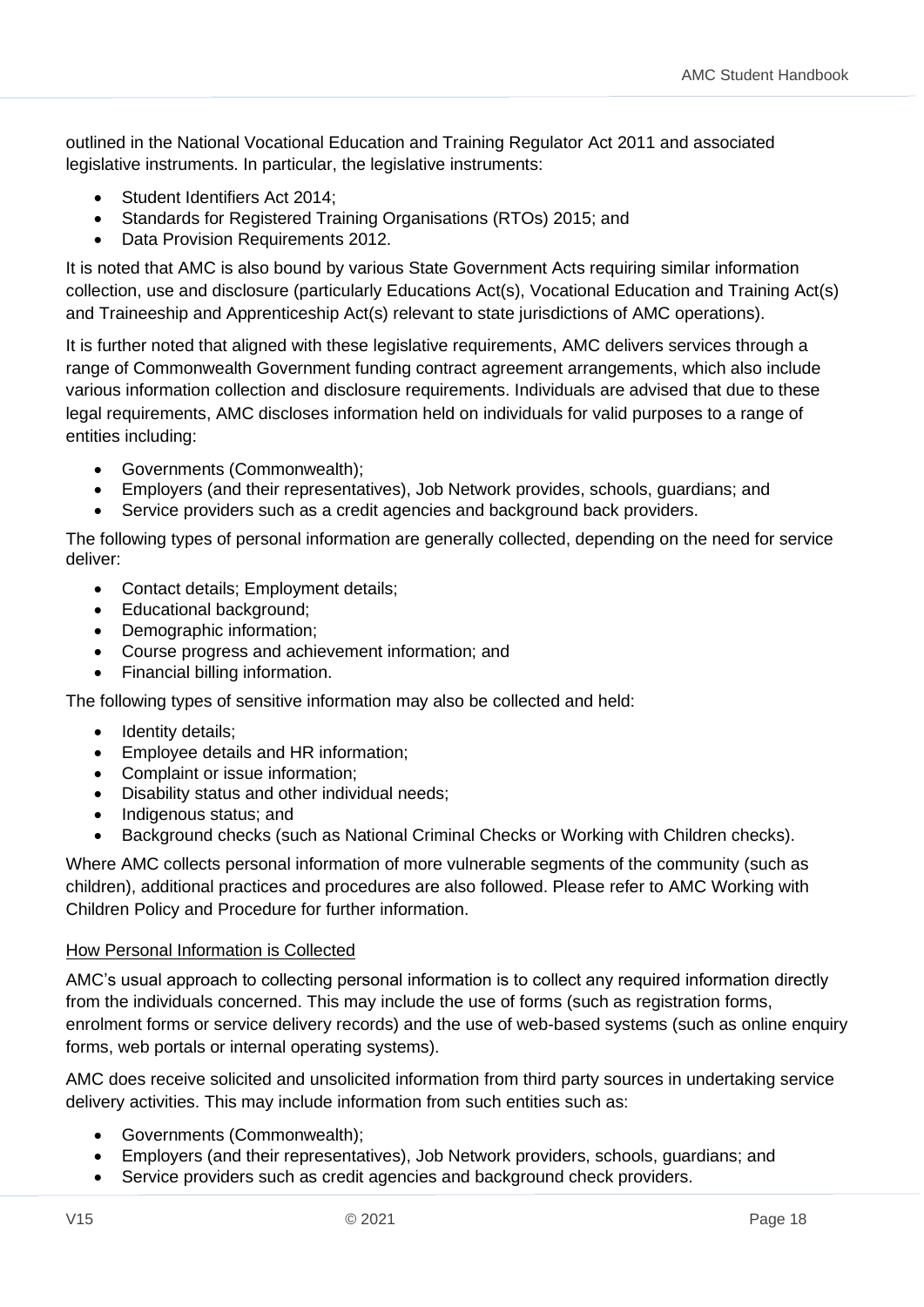#### How Personal Information is Held

AMC's usual approach to holding personal information includes robust storage and security measures at all times. Information on collection is:

- As soon as practical converted to electronic means;
- Stored in secure, password protected systems, such as financial systems, learning management systems and student management systems; and
- Monitored for appropriate authorised use at all times.

Only authorised personnel are provided with login information to each system, with system access limited to only those relevant to their specific role. AMC's IT systems are hosted internally with robust internal security to physical server locations and server system access. Virus protection, backup procedures and ongoing access monitoring procedures are in place.

Destruction of paper-based records occurs as soon as practicable in every matter, through the use of secure shredding and destruction services at all AMC sites. Individual information held across systems is linked through an AMC allocated identification number for each individual.

#### <span id="page-18-0"></span>**Attendance**

We expect students to fully attend all scheduled class days and work placement days. This includes being on time and coming back at the allotted time after breaks. Please be aware that if you are consistently absent, this may stop you from completing your course, and we may need to transfer you to another group at a later date.

#### <span id="page-18-1"></span>**Mobile Phones**

All mobile phones should be switched off or put on silent during our classes and are not permitted to be used during work placement when on the floor. If you are expecting an urgent call, please let your trainer know prior to course commencement and leave the room to take the call. Please be aware that if you have missed a section of the course due to the length of time outside, this may impact on your ability to receive a formal judgement of completion.

#### <span id="page-18-2"></span>**Dress Code**

As part of your course will include a vocational placement at either an aged care or a disability organisation, students will be expected to adhere to that organization's dress code for the duration of their placement. AMC trainers will advise you of this, as each organization will have a differing dress code. Generally, we expect closed in shoes, a plain polo shirt and either a plain skirt or pants, with no clothing shorter than above the knees. Leggings, gym attire, ripped jeans or midriff exposing clothing is not permitted. Students may be asked to remove any false nails prior to placement, as these pose an infection risk. Long hair must be tied back, and jewelry must be kept to a minimum – also due to infection risks.

At our practical skills days, students will be expected to dress in the clothing they are planning to wear to their vocational placement, so AMC can provide advice as to whether this is appropriate to the facility the student will be placed in.

#### <span id="page-18-3"></span>**Individual Training Plan**

Each student will have an Individual Training Plan developed upon enrolment or commencement of studies. This plan will list the units to be achieved as well as assessment tasks and dates for

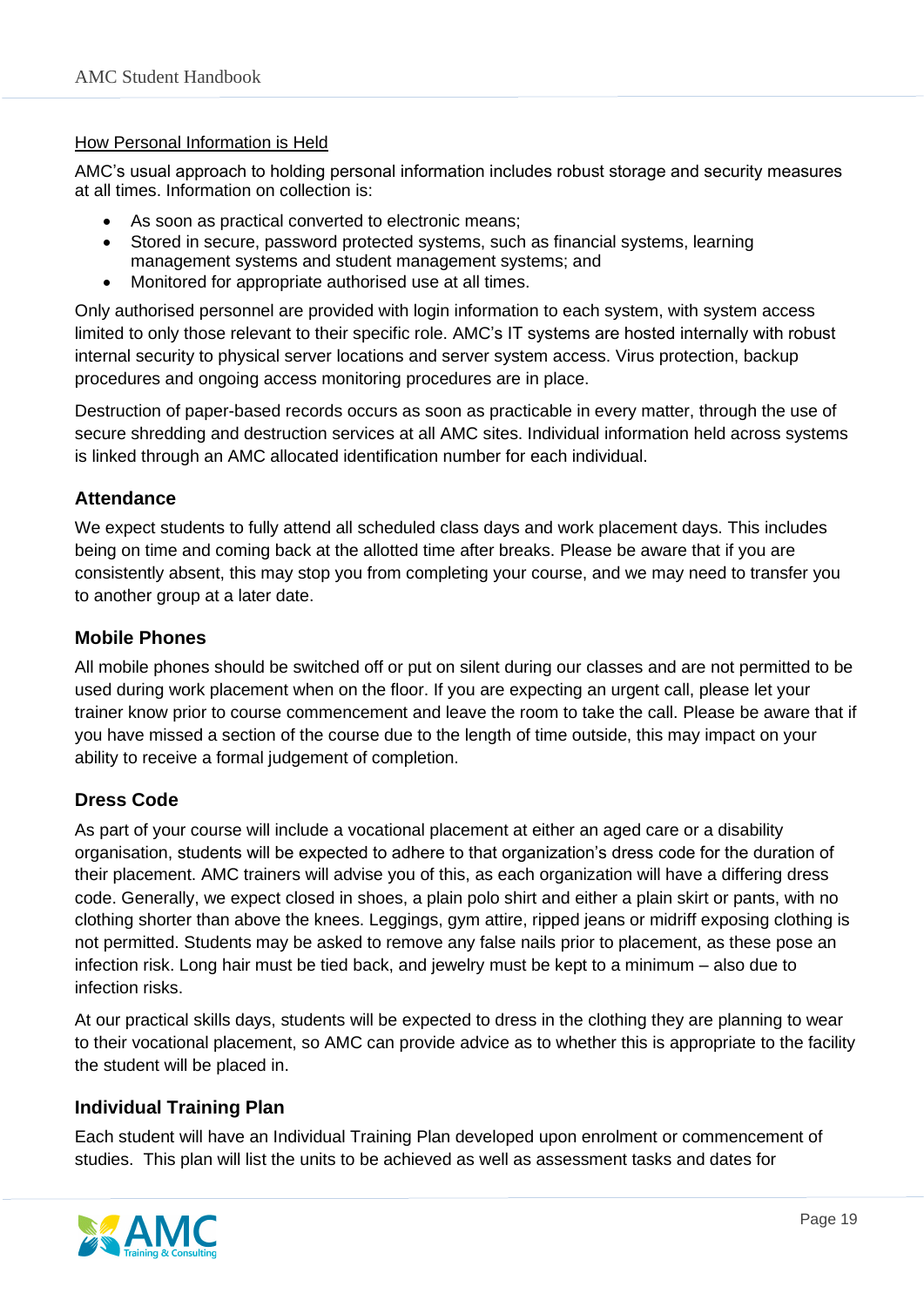completion. This plan will be continually reviewed during the training program so you can re-negotiate any aspects of your plan.

#### <span id="page-19-0"></span>**Credit Transfer (CT) and Recognition of Prior Learning (RPL)**

AMC will assist in a smooth transition of students moving between courses and institutions, thus providing opportunities to fulfill their potential, respond to changing employment needs and reduce the time needed to complete their current qualification.

For consistency of use AMC will use the following definitions;

- Credit transfer (or CT): the granting of status or credit by an institution or training organisation to students for modules (subjects) or units of competency completed at the same or another institution or training organisation.
- Recognition of prior learning (or RPL): the acknowledgement of a person's skills and knowledge acquired through previous training, work or life experience, which may be used to grant status or credit in a subject or module.

If you believe you may be eligible for CT or RPL please discuss the matter with AMC office staff.

#### **Credit Transfer**

If you have completed nationally recognised accredited training previously you may be eligible for credit transfer. A credit transfer means that we will recognize your prior training and you will not need to repeat training you have already completed. AMC recognizes prior nationally accredited qualifications when participants apply for courses. Upon enquiry and on completion of the enrolment form, students wishing to apply for a CT must:

- Provide a certified copy of quals or a USI transcript
- Sign a declaration giving AMC permission to contact the RTO for confirmation of their completed studies
- If the RTO is no longer in operation the student will need to complete an application online at ASQA and provide us with the transcript from ASQA

After sufficient evidence is submitted each case is assessed on an individual basis for relevance and recognition into the course being applied for. Credit transfers are awarded wherever possible once verified in writing with the issuing training provider.

#### **Recognition of Prior Learning**

If you have skills and knowledge form prior education, work experience, family and community experience that relates to your training you may seek recognition of prior learning (RPL). \*(refer appendix 2 for Overview of RPL process).

If you wish to apply for RPL, a formal AMC - RPL Application Form must be submitted, with an initial application fee of \$350.00 (non-refundable fee if unsuccessful).

You will be required to supply AMC with sufficient information / documentation, including evidence such as:

• A certified copy of your qualification/s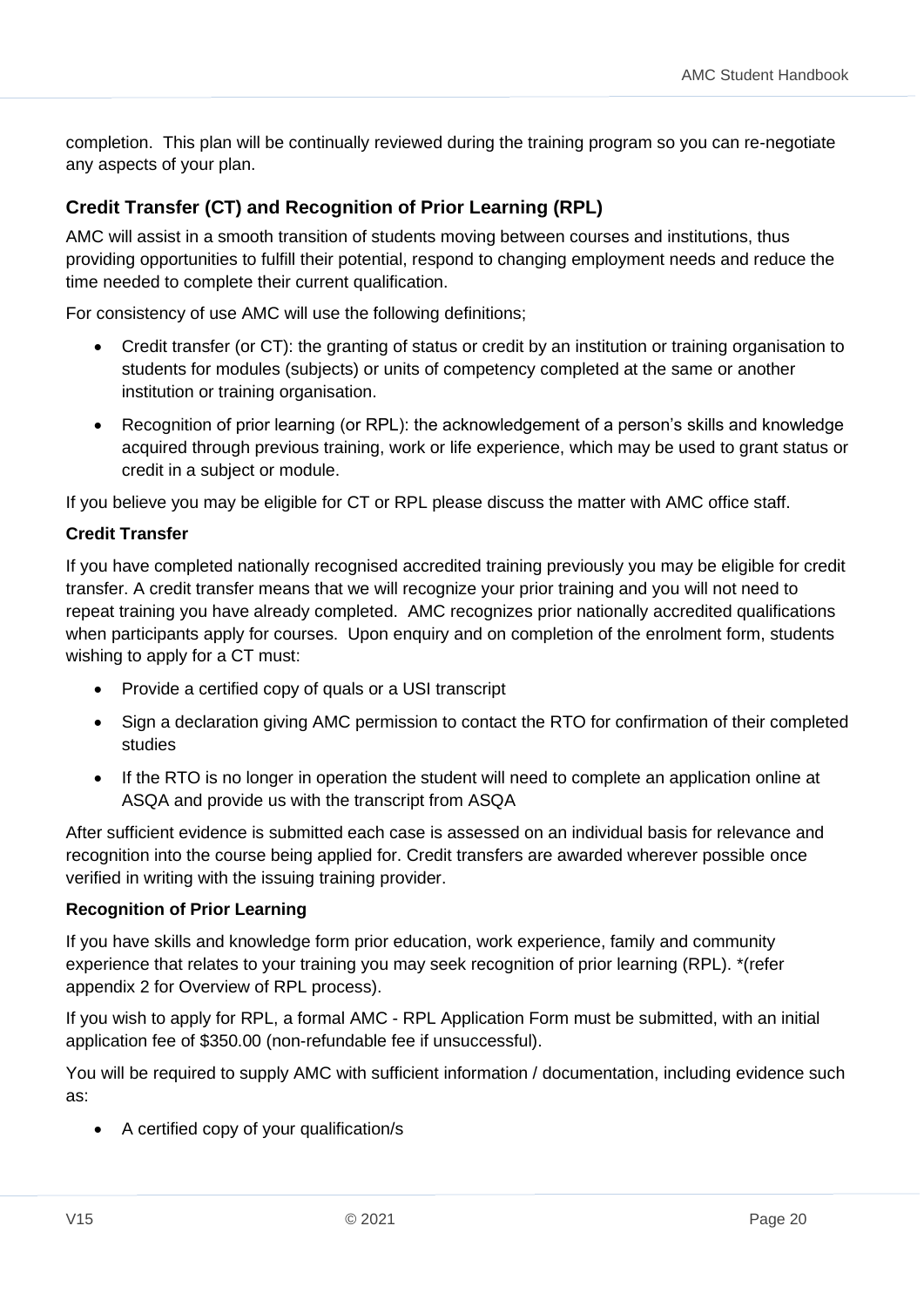- Verification from your current manager indicating your current involvement in relevant subjects on official letterhead
- Documented evidence of your current work including samples as requested.
- If you are successful in your application a deduction of \$100.00 per unit approved for Credit Transfer or RPL will apply to the total qualification cost.
- Or alternately the \$350 application fee is paid in addition to \$200 per unit for those units not approved for Credit Transfer or RPL.
- RPL costings for a Skill Set will still incur the \$350 application fee. If the full Skill Set is eligible for RPL, then the \$350 application fee will be deducted from the total cost of the Skill Set.

#### <span id="page-20-0"></span>**Fees and Refunds**

AMC require a deposit in advance for students to enroll in upcoming courses. (See course information / enrolment form for full fees payable.) These fees are refundable up to the commencement of the course minus an administration fee. Once the course has commenced refer to Refund Policy.

#### <span id="page-20-1"></span>**Refund Policy**

Once a course has commenced and materials have been received the participant is then committed to that course and fees will be charged accordingly. Should a student have difficulty in completing the course there are a number of options.

- Students can defer to a future course (which may require an additional administration fee at the discretion of the Director.)
- Students can withdraw from the course, but in this case, they forfeit the full cost of the course and still owe all outstanding monies. (See cooling off period as it applies to this statement)
- Full fee students in exceptional circumstances will have their case dealt with individually and in such cases a proportion of the fees may be refunded depending on the length of participation in the course and the situation around withdrawal. Exceptional circumstances could mean sudden serious injury or illness. An email outlining the circumstances is to be sent to verak@amctc.com.au.
- Students will receive full refund on provider default or the opportunity to defer to later course.
- In the event that AMC Training & Consulting or its partners cease to trade or exist, students will be given a full refund of course fees paid.

#### <span id="page-20-2"></span>**Debt Collection**

Failure of a student to continue in course payment commitments will result in engagement of a debt collection service with an added cost of 20% debt recovery fee.

Certificates and Statement of Attainments will not be issued until all fees owing are paid.

#### <span id="page-20-3"></span>**Cooling off period**

The Standards for Registered Training Organisations require a person to be informed of their right to a statutory cooling off period. As part of our commitment to supporting our students, we have established a standard 10-day cooling-off period (weekends/public holidays included) that applies from the date when the enrolment form is submitted.

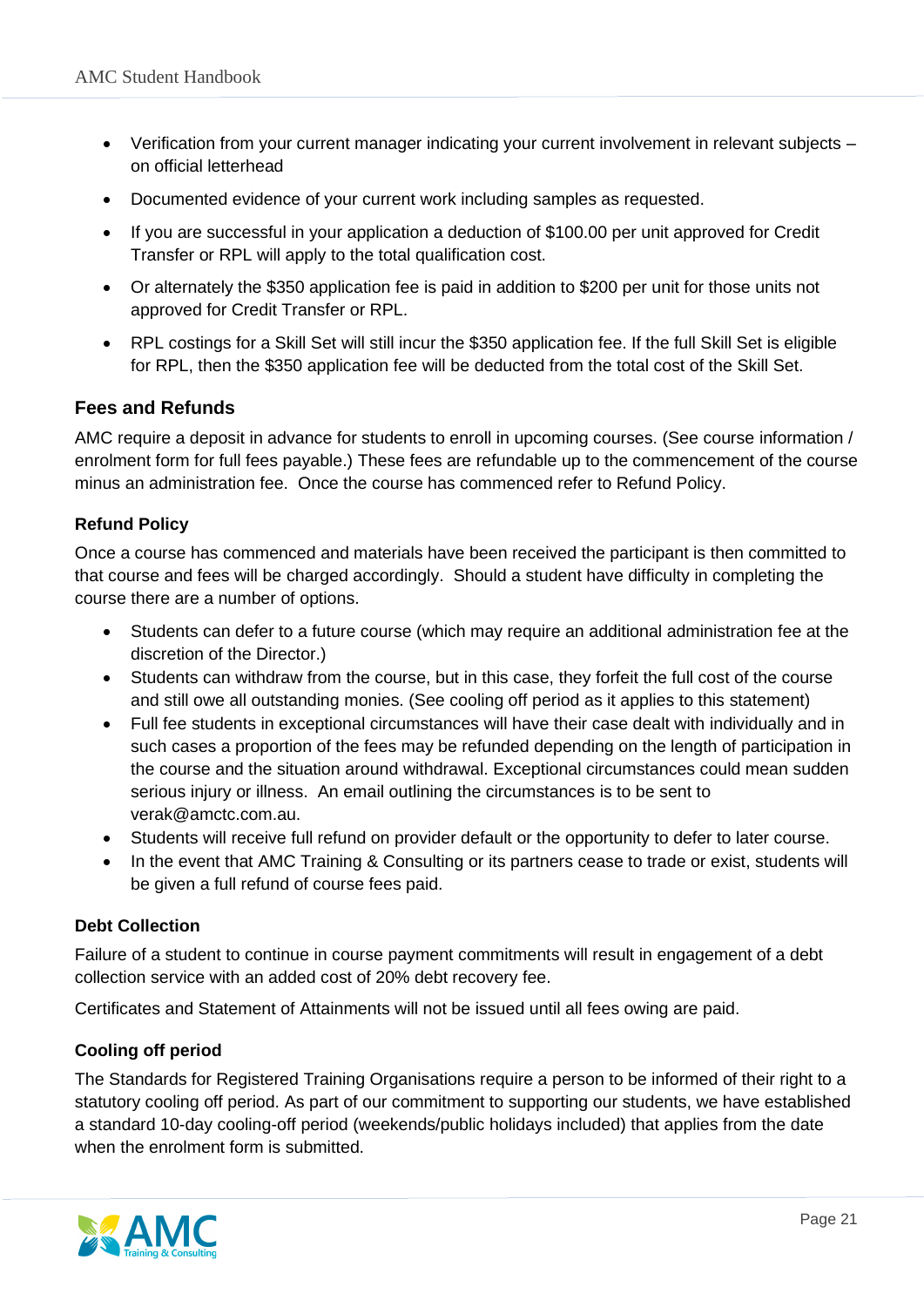#### <span id="page-21-0"></span>**Course Delivery**

Our RTO is designed to deliver training and assessment in the following ways;

- Blended combinations of training. All of our courses are online and can be facilitated using blended delivery including classroom support or distance education with tutorial support.
- On-the-job development of skills.

(Online studies will require minimum computer operating systems, which we will advise you of prior to confirmation of enrolment)

All class work, tutorial training and / or workplace training is provided in fully equipped training facilities. Delivery methods and activities may include:

- individual or group practical activities
- additional projects which can be conducted outside of the classroom
- reports and documents
- practical projects in the workplace
- direct observation of skills in the workplace

AMC's training strategies are developed to suit the needs of the individual student, the needs of the industry and AMC capabilities. The Training and Assessment Strategy outlines how we plan to conduct our training and assessment. A copy of the *Training & Assessment Strategy* is available upon request.

#### <span id="page-21-1"></span>**Feedback and Surveys**

AMC Training & Consulting (AMC) value ongoing feedback from our students and we aim to have a training service that is always improving our service.

We collect, analyze and act on relevant data to provide ongoing improvements and development of our

- Training and assessment strategies
- Client services and
- The systematic management of our operations

Reviews will be undertaken during training and a Questionnaire Learner Survey will be provided to you for

completion. Any evaluation of services is confidential and is

only used for the purposes of improving the quality of our service to students. Feedback is graphed and analyzed and presented at staff meetings.

As a Skills Assured Provider for the Department of Employment, Small Business and Training (DESBT) we wish to inform students accessing a Queensland Government subsidized training place, that The Department of Small Business and Training (DESBT) will be surveying students directly on completion or withdrawal from the program.

As an RTO, AMC is audited by the State and Federal Training Authorities. Please feel free to offer your genuine feedback should you be contacted by a representative from one of these training authorities.

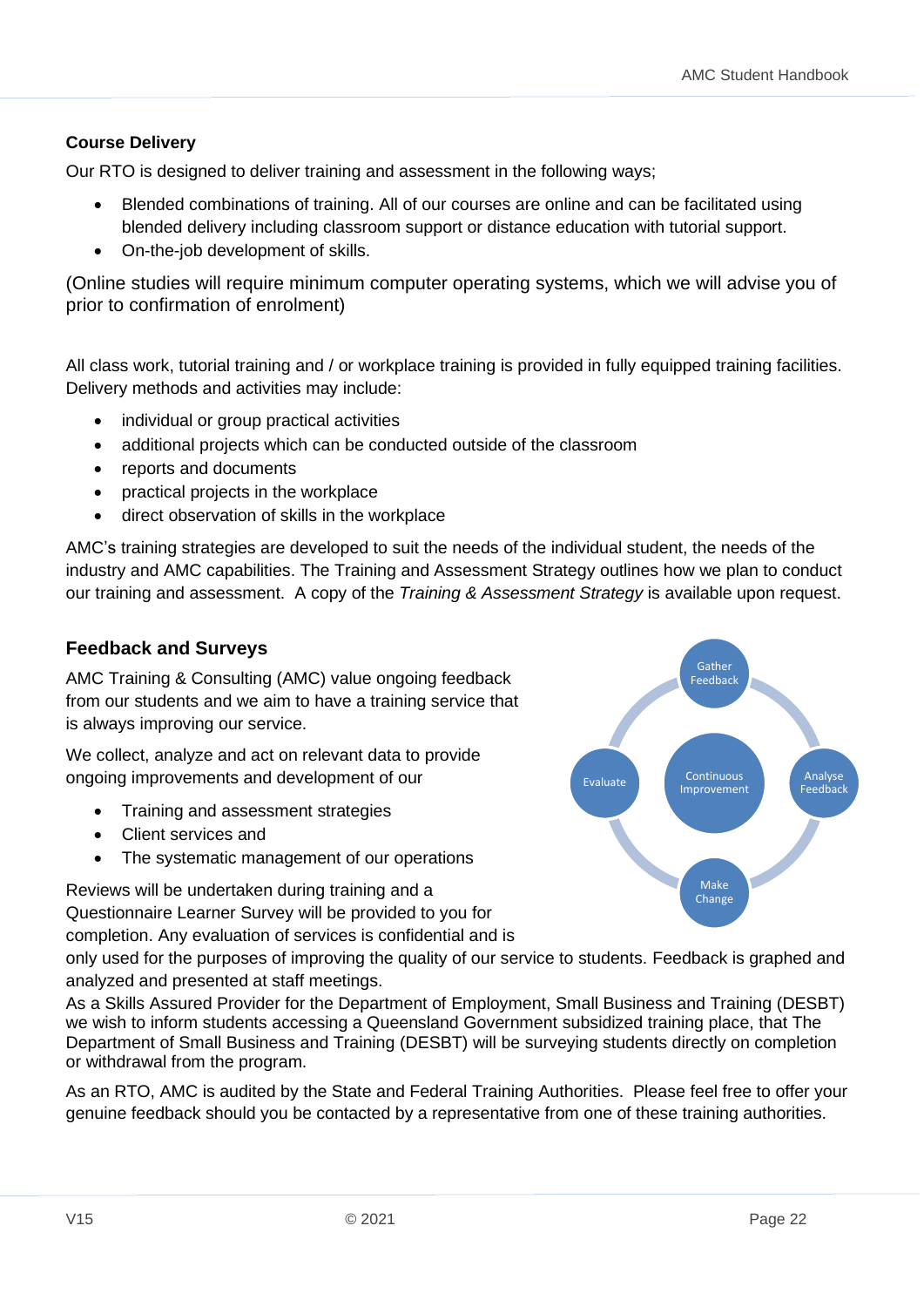#### <span id="page-22-0"></span>**Certificates and Qualifications**

On successful completion of your training program AMC will issue a Certificate or Statement of Attainment, whichever is relevant for your studies. We will issue this within in 30 days of your last unit being deemed competent as long as there are no outstanding fees.

#### **Completion of individual units of competency**

If you are unable to complete the full qualification or if you choose to enroll for some of the units of competency, you will be issued with a Statement of Attainment with a list of the units achieved. Further units can be achieved at a later date through re-enrolment in a course and the full qualification can be achieved in stages.

#### **Provision of certificates and replacement certificates**

Certificates and Statements of Attainment will be provided within 30 days of successful completion of training. Qualifications are issued under the authority of relevant State Training Authority and recognised within the Australian Qualifications Framework.

Replacement Certificates are available on request. A fee will apply of \$25.00 plus GST.

#### <span id="page-22-1"></span>**AMC Assessment Policy**

Participants enrolled into nationally accredited qualifications and units of competency are required to demonstrate competence in the specified elements and performance criteria. Competence assessment will be undertaken within a reasonable time frame and as negotiated between assessor/trainer and student.

A student may be deemed competent if they display the following standards:

- Ability to perform relevant tasks in a variety of workplace situations, or accurately simulated workplace situations
- Demonstrated understanding of what they are doing, and why, when performing tasks
- Ability to integrate performance with understanding, to show they are able to adapt to different contexts and environments.

Upon commencement of training the student will receive a recommended personal training plan and training record with assessment due dates.

Assessments for full qualifications must be completed by due dates on the training plan and training record or re-negotiated between trainer and student. Written assessment tasks will be marked, and feedback returned to the student within 21 days of receipt.

Workplace assessments can be undertaken at a time negotiated between student and assessor. Students may receive multiple attempts at achieving competence. If at workplace assessment the assessor deems you not yet competent in a skill, reassessment must be undertaken within four weeks of feedback. Any major areas of risk will be managed on a student-by-student basis, so no aged care or disability client is at risk. Students unable to demonstrate competence in the vocational placement after additional training, feedback and a maximum of three workplace assessments will be deemed to have a Not Yet Competent outcome.

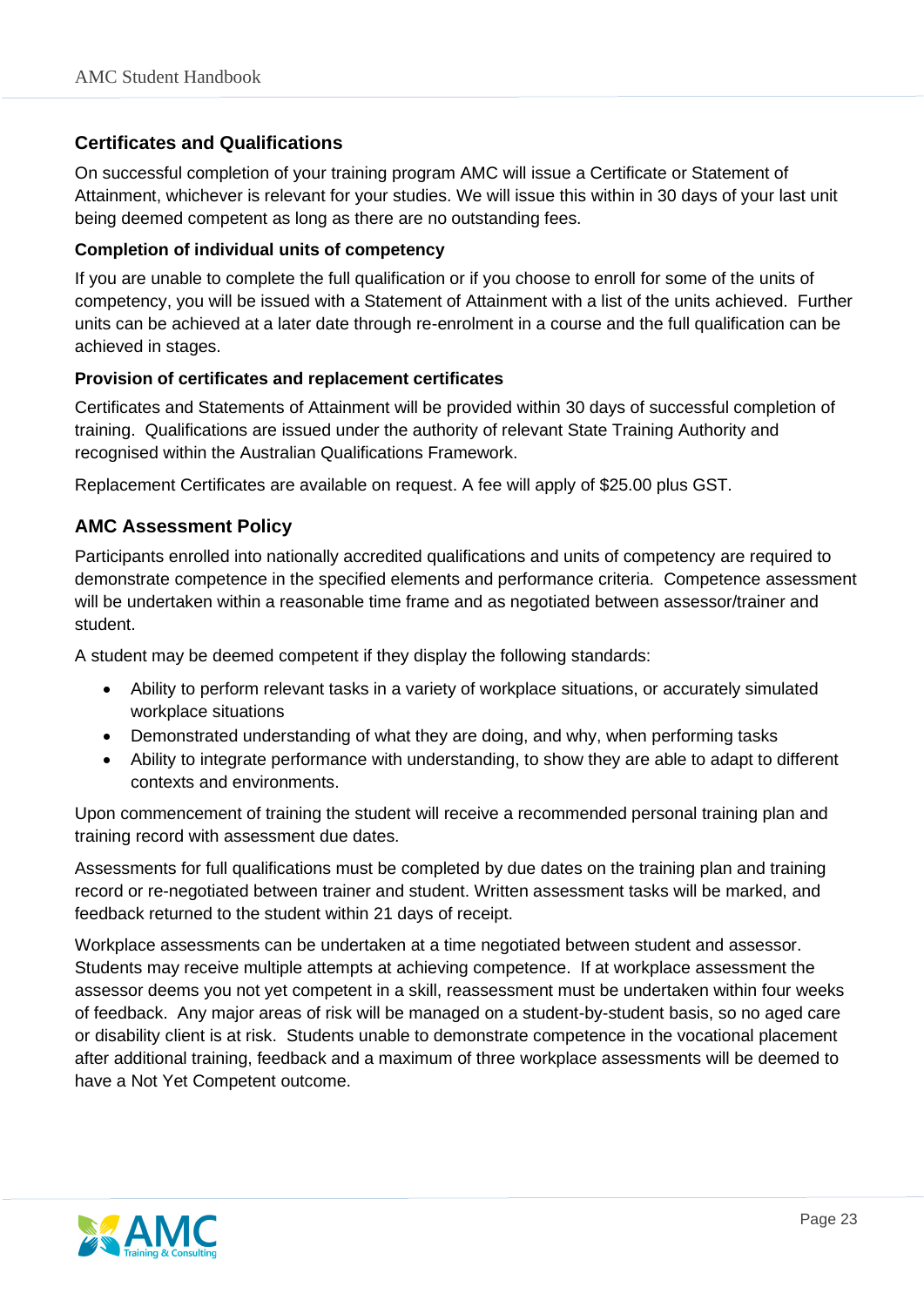#### <span id="page-23-0"></span>**Vocational Placement (if applicable to your course)**

Vocational placement is a structured, workplace learning program that requires you to attend an actual industry-relevant workplace and undertake work as if you were an employee. Vocational placement differs from Work Experience, whereby the participant is merely observing – Vocational placement means that you would undertake tasks that the other workers were doing. You would perform these tasks under the supervision of a workplace supervisor (your buddy) or your assessor (during workplace visits). This helps you to practice hands on and will link directly to the theory you are learning in the classroom. This hands-on experience will enable you to demonstrate skills that are required for completion of your qualification.

The unit of competency CHCCCS023 Support independence and wellbeing requires completion of 120 hours of vocational placement.

AMC will usually arrange your work placement; however, distance students are required to source their own.

#### <span id="page-23-1"></span>**Request for Course Extension**

Requests for course extension beyond final completion date must be made to and approved by the AMC Director or her representative. An extension fee of \$100.00 per month will apply.

Timeframes for completion:

- Full certificate courses 12 months
- Skill sets  $-3 4$  months.

#### **Feedback to Students**

Trainers will provide feedback to the participants on their performance. The feedback may include one or more of the following:

- online participants will receive an email outlining the activities needing to be re-submitted as well as comments from within AMC Moodle platform.
- (if booklet used) a mark on the front of the assessment workbook (refer to marking codes)
- written 'student marking feedback" sheet on page 2 of each assessment workbook
- comments beside individual tasks on their assessment workbook or in Moodle
- all participants receive support and verbal feedback on their overall performance as required by the individual

If the participants are not satisfied with the feedback given on their work, they can discuss their work with the trainer individually.

#### **Appealing against assessment results**

Any student who believes that the mark awarded for an assessment or subject does not fairly reflect their achievement has the right to an appeal. Please refer to the Appeals Process.

#### **Reasonable adjustments**

From time-to-time AMC will encounter participants with particular needs and will make all reasonable adjustments to ensure that the participant is able to equitably participate in the training and have equal opportunity to complete the training. To this end AMC may customise certain aspects of training and assessment to permit equity. (See Participant Support)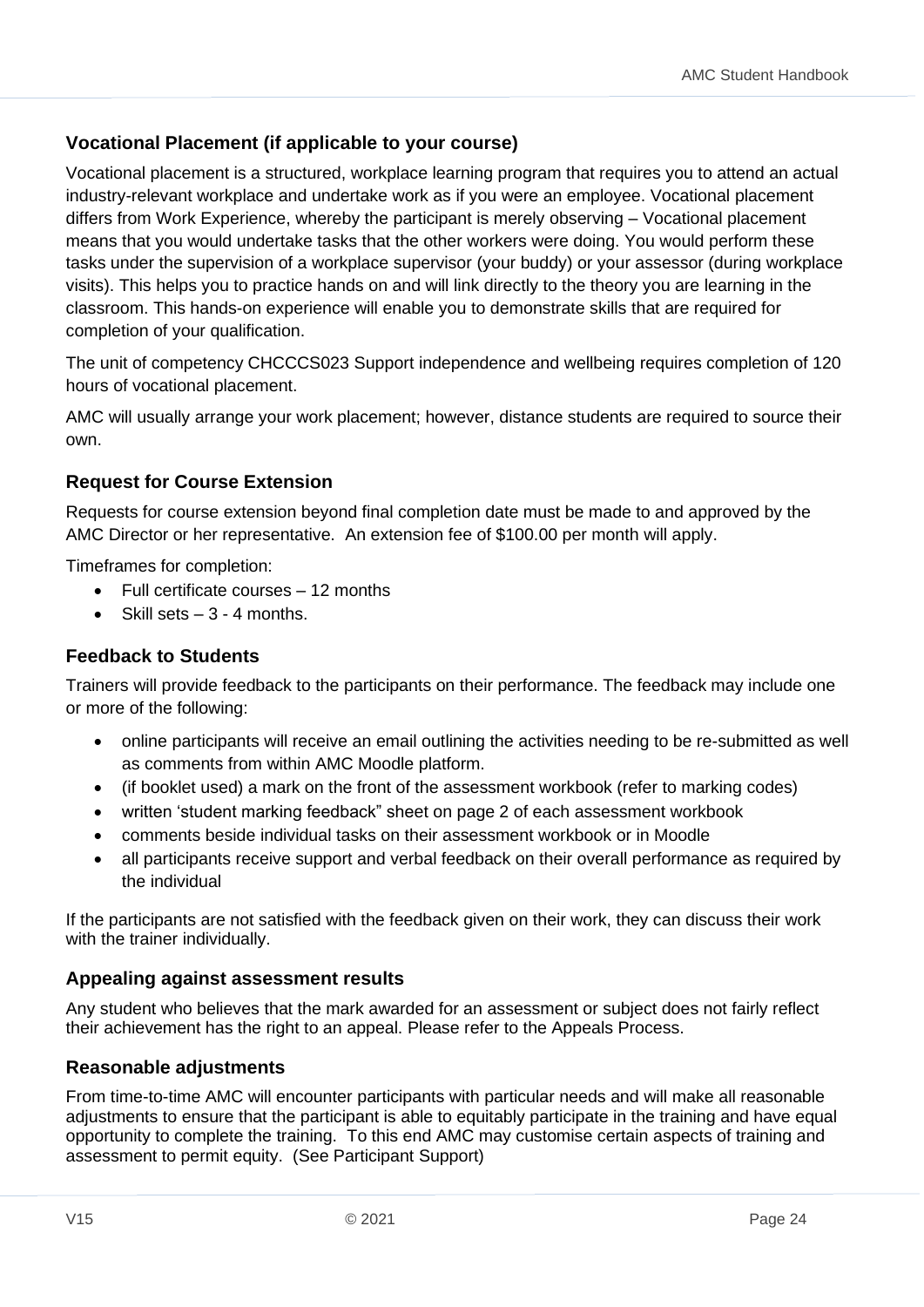It is not possible to accurately document all contingencies without first knowing all variables. This of course cannot be done. AMC has given a commitment to ensure equity in training and will honour that commitment where it is reasonable as determined by the Director.

#### **Work Placement Privacy Policy**

Whilst undertaking your mandatory work placement as a student of AMC, you are required to adhere to the restrictions imposed by the privacy policy of the workplace in which you have been placed. Information provided to or obtained by you in the course of your work placement such as personal information regarding clients and company policies and procedures, are privileged and must remain private. As a representative of AMC, you are prohibited from sharing such information or opinions on social media or any other public platforms.

#### <span id="page-24-0"></span>**Harassment and bullying policy**

AMC is committed to promoting a fair, safe, and healthy environment where everyone is treated with dignity and respect, and in which no individual or group feels bullied, threatened, or harassed.

This also includes sexual harassment. A single incident of unwanted or offensive behavior can amount to harassment.

Bullying or harassment in any form is unacceptable behavior and will not be tolerated. AMC will take swift and affirmative action if any such behavior is proven. This may lead to dismissal from our course.

#### <span id="page-24-1"></span>**AMC complaints and appeals processes**

#### **Comments and complaints process**

AMC Training & Consulting will receive and respond to comments and complaints from any party regarding;

- AMC as a Registered Training Organisation, our trainers, assessors, or other staff.
- A third-party providing services on the RTO's behalf, its trainers, assessors/others or
- A learner of the RTO.

The process for dealing with comments and complaints are as follows.

- Receive the Complaint / Comment verbally or in writing and if necessary, may generate an AMC Comments, Complaints and Suggested Improvement Form. (See Appendix I)
- Acknowledge the complaint/comment within 3 business days in writing.
- Investigate the comment/complaint (e.g., by Director or appointed staff or trainers meeting). This investigation will involve giving anyone subject to a decision by our RTO, or anyone who has allegations made against them, to tell their side of the story before a decision is made.
- The person undertaking the investigation will not be a person who is part of the allegation.
- Make changes or suggestions to improve the service as required.
- Feedback given to complainant regarding outcome from comment will be given within 30-60 days. If the investigation and process will take longer than this, there will be regular monthly updates about what is happening with regard to the complaint's investigation.
- Comment forms are filed in a Complaints and Compliments folder.

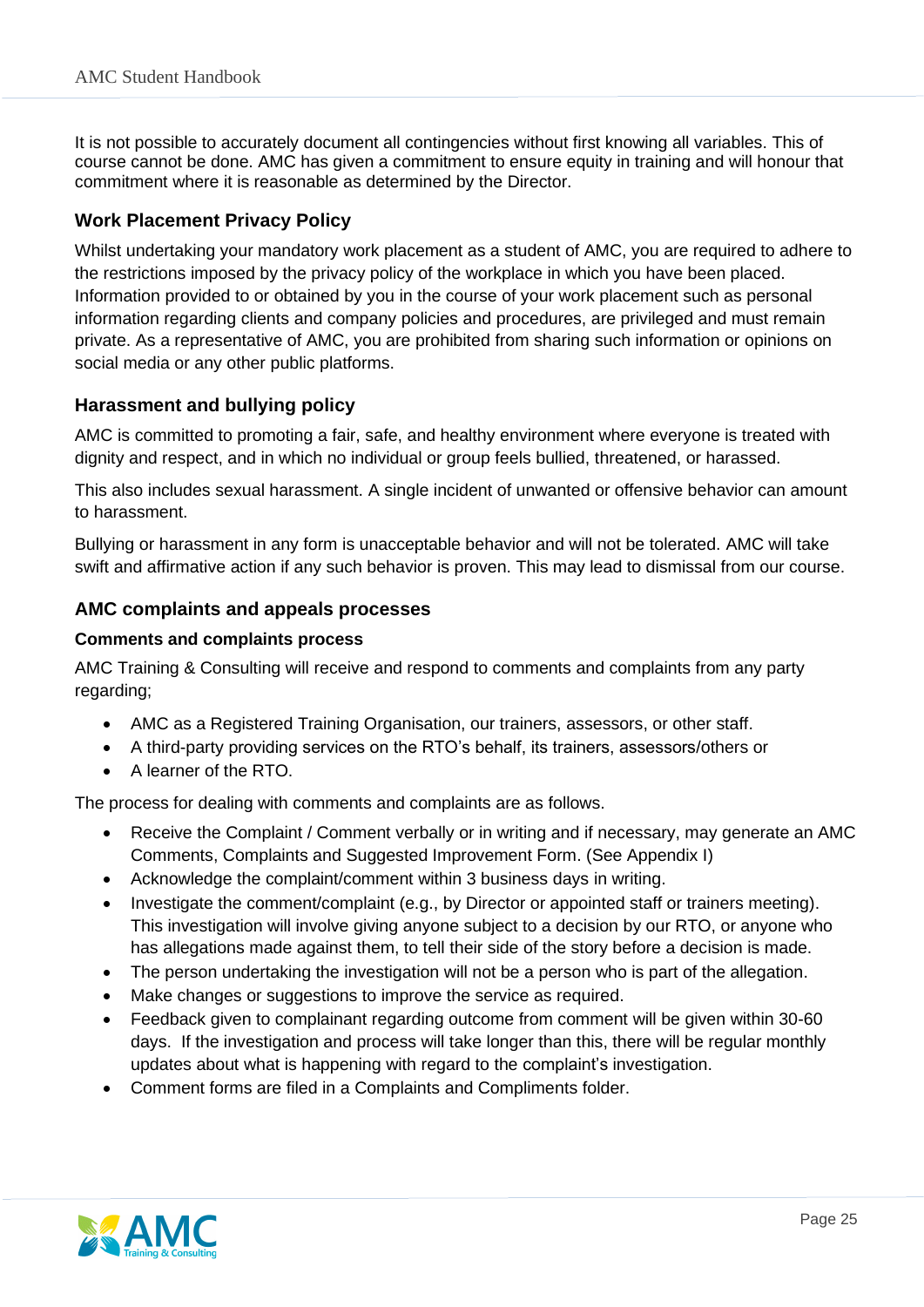#### **Appeals Process**

A fair and impartial appeals process is available to all participants. If a participant wishes to appeal his/her assessment result, he/she must first discuss the issue with the Trainer/ Assessor. If the participant wishes to proceed with the appeal, then the participant should complete an AMC Comments, Complaints and Suggested Improvement Form (See Appendix I) and submit this to the Training Manager or Director. If they wish not to complete the form, they can make a formal interview appointment where the discussions will be noted and signed at the end.

The appeal application should be received in writing by the Training Manager or Director, no later than 21 days after the completion of the assessment. All appeals are recorded in writing and the result of the appeal process will also be communicated to the participant in writing, including reasons for the decision made within 30-60 days.

If you are not happy with the outcome of your complaint or appeal, AMC will make arrangements for an independent third party to review the complaint or appeal. Costs up to \$200 will be met by AMC, and any other costs will be paid jointly. Ask the Director or Training Manager about the independent person if you need further information. You may also contact the Department of Education Training and Employment on 1300 369 935 or the National Training Complaints Hotline on 1800 000 674

At all times we will try to resolve appeals and complaints quickly and satisfactorily.

#### <span id="page-25-0"></span>**Other Policies and information**

Copies of AMC Quality Manual which contains our policies and procedures is available on request. Please advise your course coordinator if you require any further information.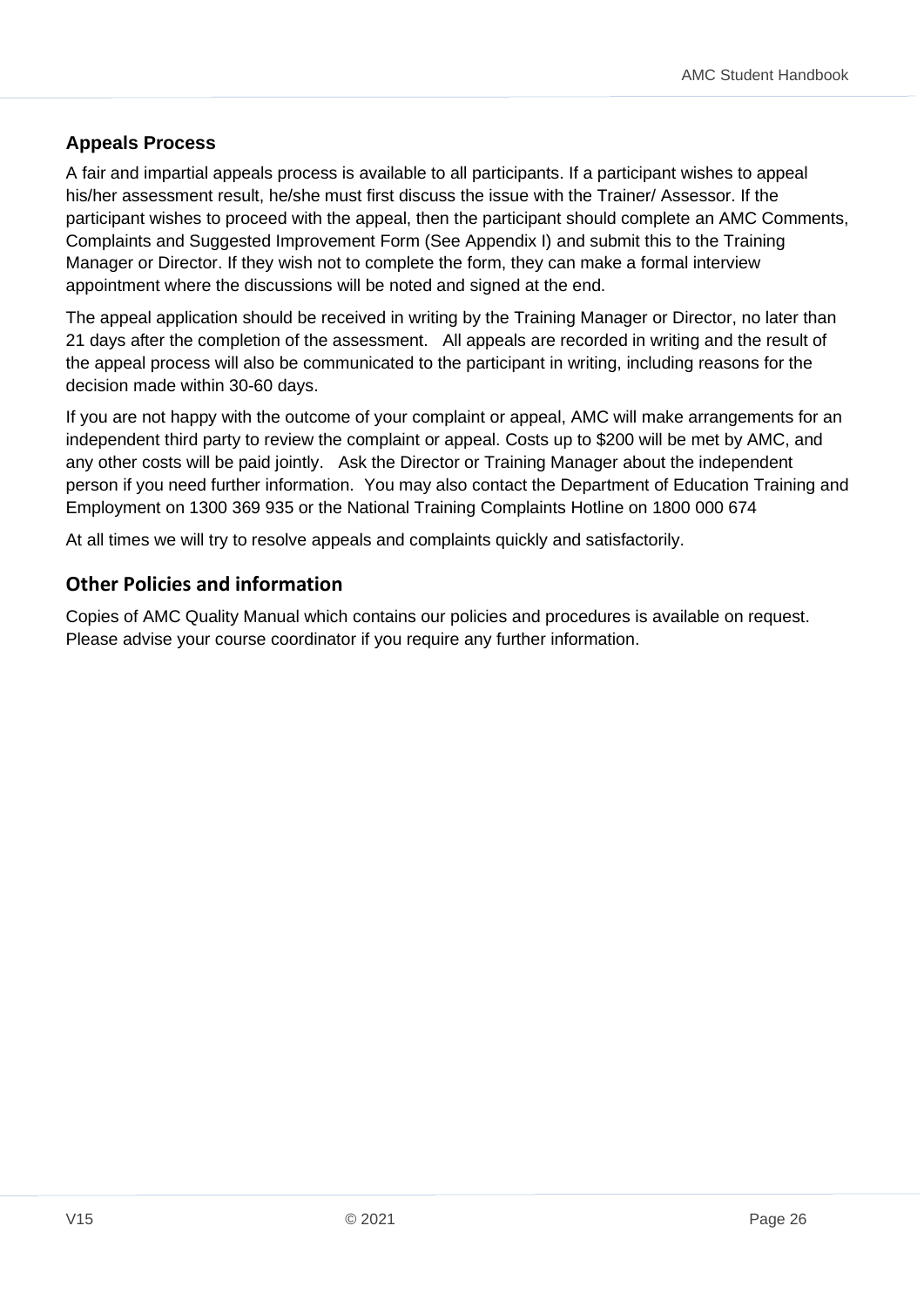## <span id="page-26-0"></span>**Appendix 1 – Compliments, complaints, and suggestions**  Compliments Complaint & Suggestions for Improvement Form



For use by students, staff and other customers to record suggestions, compliments and complaints

|               | <b>Your Personal Information</b>   |         | (Write 'Anon' if you wish to stay anonymous) |            |  |  |
|---------------|------------------------------------|---------|----------------------------------------------|------------|--|--|
|               | Name: Mr. / Mrs. / Miss / Ms. / Dr |         |                                              |            |  |  |
| Please circle | Employee                           | Student | Other (please<br>specify)                    |            |  |  |
| Mailing       |                                    |         |                                              |            |  |  |
| Address       |                                    |         |                                              | Post Code: |  |  |
| Phone         | Home:                              | Mobile: |                                              | Work:      |  |  |
| Email         |                                    |         |                                              |            |  |  |

| Type of issue you are making Compliment or complaint about |                                 |                                             |  |  |
|------------------------------------------------------------|---------------------------------|---------------------------------------------|--|--|
|                                                            | Comment/Complaint               | Compliment                                  |  |  |
|                                                            | Attitude or rudeness            | Staff kindness & helpfulness                |  |  |
| <b>Tick appropriate</b>                                    | Waiting time or access to staff | Good quality of communication               |  |  |
| box                                                        | Inadequate information          | <b>Excellent information about services</b> |  |  |
|                                                            | Other (please specify)          |                                             |  |  |
|                                                            |                                 |                                             |  |  |

| <b>Details of your Compliment, Comment or Complaint</b>                                                   |                   |      |            |     |       |                                                                          |
|-----------------------------------------------------------------------------------------------------------|-------------------|------|------------|-----|-------|--------------------------------------------------------------------------|
| When did you notice the issue?                                                                            |                   | Date | $\sqrt{2}$ | /21 | Time: |                                                                          |
|                                                                                                           |                   |      |            |     |       | am/pm                                                                    |
| Please describe the events which have led to your complaint. Please try and cover the following<br>points |                   |      |            |     |       |                                                                          |
|                                                                                                           |                   |      |            |     |       |                                                                          |
| What happened                                                                                             | Where it happened |      |            |     |       | Who was involved (include names) Any other information you feel relevant |
|                                                                                                           |                   |      |            |     |       |                                                                          |
|                                                                                                           |                   |      |            |     |       |                                                                          |
|                                                                                                           |                   |      |            |     |       |                                                                          |
|                                                                                                           |                   |      |            |     |       |                                                                          |
|                                                                                                           |                   |      |            |     |       |                                                                          |
| <b>Suggestion for Improvement</b>                                                                         |                   |      |            |     |       |                                                                          |
| How can we improve?                                                                                       |                   |      |            |     |       |                                                                          |
|                                                                                                           |                   |      |            |     |       |                                                                          |
|                                                                                                           |                   |      |            |     |       |                                                                          |
|                                                                                                           |                   |      |            |     |       |                                                                          |
|                                                                                                           |                   |      |            |     |       |                                                                          |
|                                                                                                           |                   |      |            |     |       |                                                                          |
|                                                                                                           |                   |      |            |     |       |                                                                          |
| (Attach additional information if not enough room to write here)                                          |                   |      |            |     |       |                                                                          |
|                                                                                                           |                   |      |            |     |       |                                                                          |

This section is to be completed by the receiving AMC representative as soon as possible.

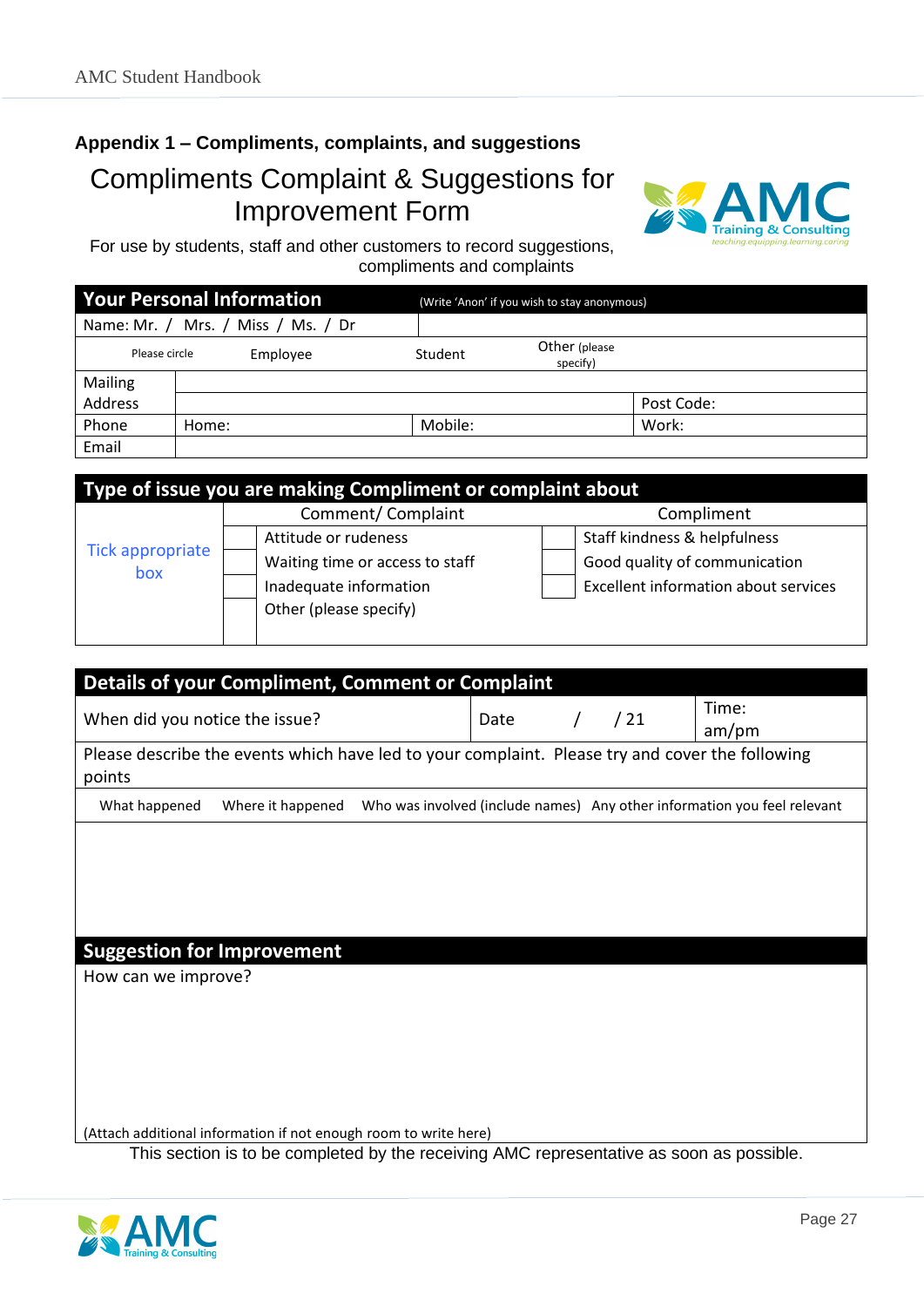Serious complaints and issues must be notified immediately to the Director.

### **Assess the Compliment, Complaint or Suggestion for Improvement**

What are the findings

#### **Action Plan**

*The receiving AMC representative is responsible for ensuring actions are completed and documented on the AMC CQI Register, then notifying the reporting person. The Director is responsible for follow-trough of actions in a timely manner.* 

| <b>Action to be taken</b> (Please tick box & write details) | By Whom | When complete |
|-------------------------------------------------------------|---------|---------------|
| Person making report contacted and counseled                |         |               |
| Staff counseling / performance management                   |         |               |
| <b>Student Counseling / Discussion</b>                      |         |               |
| Compliments forwarded to people complimented                |         |               |
| Suggestion for improvement raised on CI Plan                |         |               |
| Other                                                       |         |               |
| If no action taken, briefly explain why                     |         |               |

| Name of AMCT Representative | Signature   |
|-----------------------------|-------------|
| Position:                   | Date Closed |